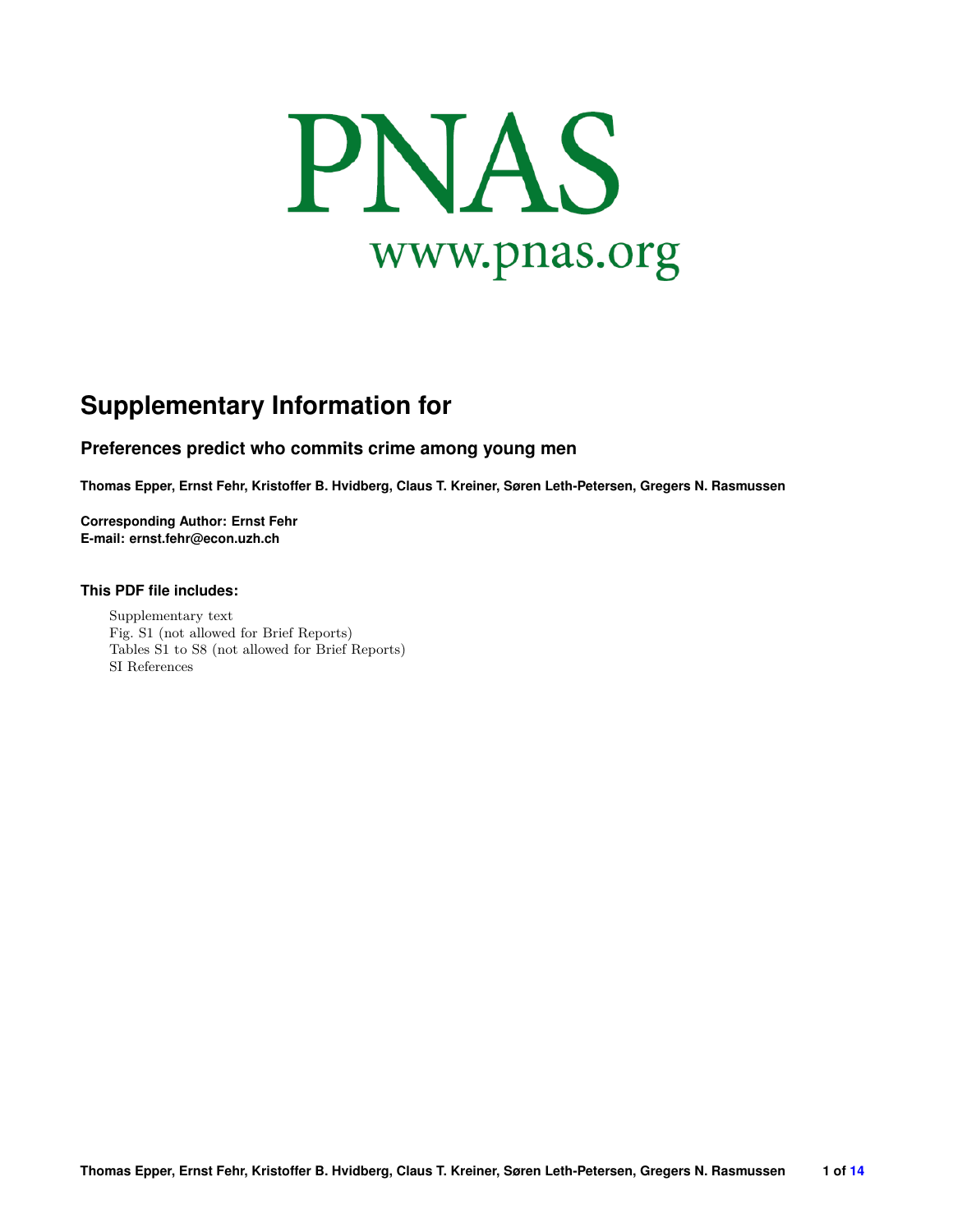#### **Supporting Information Text**

**A Basic Choice Model of Criminal Behavior.** Here we illustrate the role of risk preferences and time preferences in a simple two-period model of criminal behavior. We assume the preferences of an individual can be represented by the objective function

$$
\Omega (a) = u (c_1 (a)) + \beta \left[ pu (c_2^{A} (a)) + (1 - p) u (c_2^{B} (a)) \right],
$$

where  $c_1$  denotes consumption in period 1, depending on whether the individual engage in crime  $(a = 1)$  or not  $(a = 0)$ , whereas *p* is the probability of detection in which case consumption in period 2 becomes  $c_2^A$ . Otherwise consumption in period 2 equals  $c_2^B$ . The parameter  $\beta$  is the weight of an individual on future utility (patience) and  $u(\cdot)$  is a concave utility function.

The consumption levels equal

$$
c_1 (a) = (1 + a\gamma) y,
$$
  
\n
$$
c_2^A (a) = (1 - a\eta) y,
$$
  
\n
$$
c_2^B (a) = y,
$$

where *y* is a fixed income,  $\gamma$  is the gain from criminal activity measured in proportion to income, and *η* is the loss if detected measured in proportion to income. Gains and losses can be money/consumption but, more broadly it can also include non-pecuniary effects that correspond to a given gain or loss in consumption. Crime enforcement policy can change the probability of detection *p* and the loss if detected *η*.

The incentive to commit crime equals  $\Psi = \Omega(1) - \Omega(0)$ , which gives

<span id="page-1-0"></span>
$$
\Psi = u ((1 + \gamma) y) + \beta [pu ((1 - \eta) y) + (1 - p) u (y)] - (1 + \beta) u (y).
$$
\n[1]

If it is assumed that the consumption levels associated with criminal activity are well approximated by second-order Taylor expansions around the non-crime consumption level,  $y$ , then we can write

$$
u((1 + \gamma) y) \approx u(y) + u'(y) \gamma y + \frac{1}{2}u''(y) (\gamma y)^2 = u(y) + u'(y) y \gamma \left(1 - \frac{1}{2}\theta\gamma\right),
$$
  

$$
u((1 - \eta) y) \approx u(y) - u'(y) \eta y + \frac{1}{2}u''(y) (\eta y)^2 = u(y) - u'(y) y \eta \left(1 + \frac{1}{2}\theta\eta\right),
$$

where  $\theta \equiv -\frac{u''(y)y}{u'(y)}$  is the coefficient of relative risk aversion. By substituting these expressions into [\(1\)](#page-1-0), the incentive to commit crime becomes

$$
\Psi = u'(y) y \left[ \gamma \left( 1 - \frac{1}{2} \theta \gamma \right) - \beta p \eta \left( 1 + \frac{1}{2} \theta \eta \right) \right].
$$
 [2]

The first term in the bracket is the benefit of engaging in crime, which is decreasing in the risk aversion parameter *θ* because marginal utility is decreasing. The second term in the bracket is the expected loss, which is increasing in the risk aversion parameter and in the patience parameter *β*. It follows from the equation that the incentive to commit crime is decreasing in both the risk aversion parameter and the patience parameter, i.e., *∂*Ψ*/∂θ <* 0 and *∂*Ψ*/∂β <* 0. It also follows that the incentive to commit crime is decreasing in the enforcement parameters, i.e., *∂*Ψ*/∂p <* 0 and *∂*Ψ*/∂η <* 0, and that the effect of enforcement on the incentive to commit crime is (numerically) larger for more risk averse and more patient people, i.e.,  $\frac{\partial^2 \Psi}{\partial p \partial \theta} < 0$ ,  $\frac{\partial^2 \Psi}{\partial p \partial \beta} < 0$ , and  $\frac{\partial^2 \Psi}{\partial \eta \partial \beta} < 0$ .

If we assume that the propensity to commit crime Π is an increasing, concave function of the incentive to commit crime, i.e.,  $\Pi : \Psi \to (0,1)$  where  $\Pi'(\Psi) > 0$  and  $\Pi''(\Psi) \leq 0$ , then we have

**Proposition** (*i*) *The propensity to commit crime is decreasing in the degree of risk aversion θ and patience β, i.e., ∂*Π*/∂θ <* 0 *and ∂*Π*/∂β <* 0*.* (*ii*) *Stricter crime enforcement, which increases p or η, reduce crime propensities most for risk averse and patient individuals,*  $\frac{\partial^2 \Pi}{\partial p \partial \theta} < 0$ ,  $\frac{\partial^2 \Pi}{\partial p \partial \beta} < 0$ ,  $\frac{\partial^2 \Pi}{\partial \eta \partial \theta} < 0$ , and  $\frac{\partial^2 \Pi}{\partial \eta \partial \beta} < 0$ .

**Proof** (*i*) By differentiating, we find  $\partial \Pi / \partial \theta = \Pi'(\Psi) \frac{\partial \Psi}{\partial \theta} < 0$  and  $\Pi'(\Psi) \frac{\partial \Psi}{\partial \beta} < 0$ . (*ii*) By differentiating, we find  $\frac{\partial^2 \Pi}{\partial p \partial \theta} =$  $\Pi'(\Psi) \frac{\partial^2 \Psi}{\partial p \partial \theta} + \Pi''(\Psi) \frac{\partial \Psi}{\partial p} \frac{\partial \Psi}{\partial \theta} < 0$ ,  $\frac{\partial^2 \Pi}{\partial p \partial \beta} = \Pi'(\Psi) \frac{\partial^2 \Psi}{\partial p \partial \beta} + \Pi''(\Psi) \frac{\partial \Psi}{\partial p} \frac{\partial \Psi}{\partial \beta} < 0$ ,  $\frac{\partial^2 \Pi}{\partial p \partial \theta} = \Pi'(\Psi) \frac{\partial^2 \Psi}{\partial p \partial \theta} + \Pi''(\Psi) \frac{\partial \Psi}{\partial \eta} \frac{\partial \Psi}{\partial \theta} < 0$ , and

The proposition shows that people with a lower degree of risk aversion and a lower degree of patience are more prone to commit crime and are less responsive to crime enforcement.

#### **2 of [14](#page-13-0) Thomas Epper, Ernst Fehr, Kristoffer B. Hvidberg, Claus T. Kreiner, Søren Leth-Petersen, Gregers N. Rasmussen**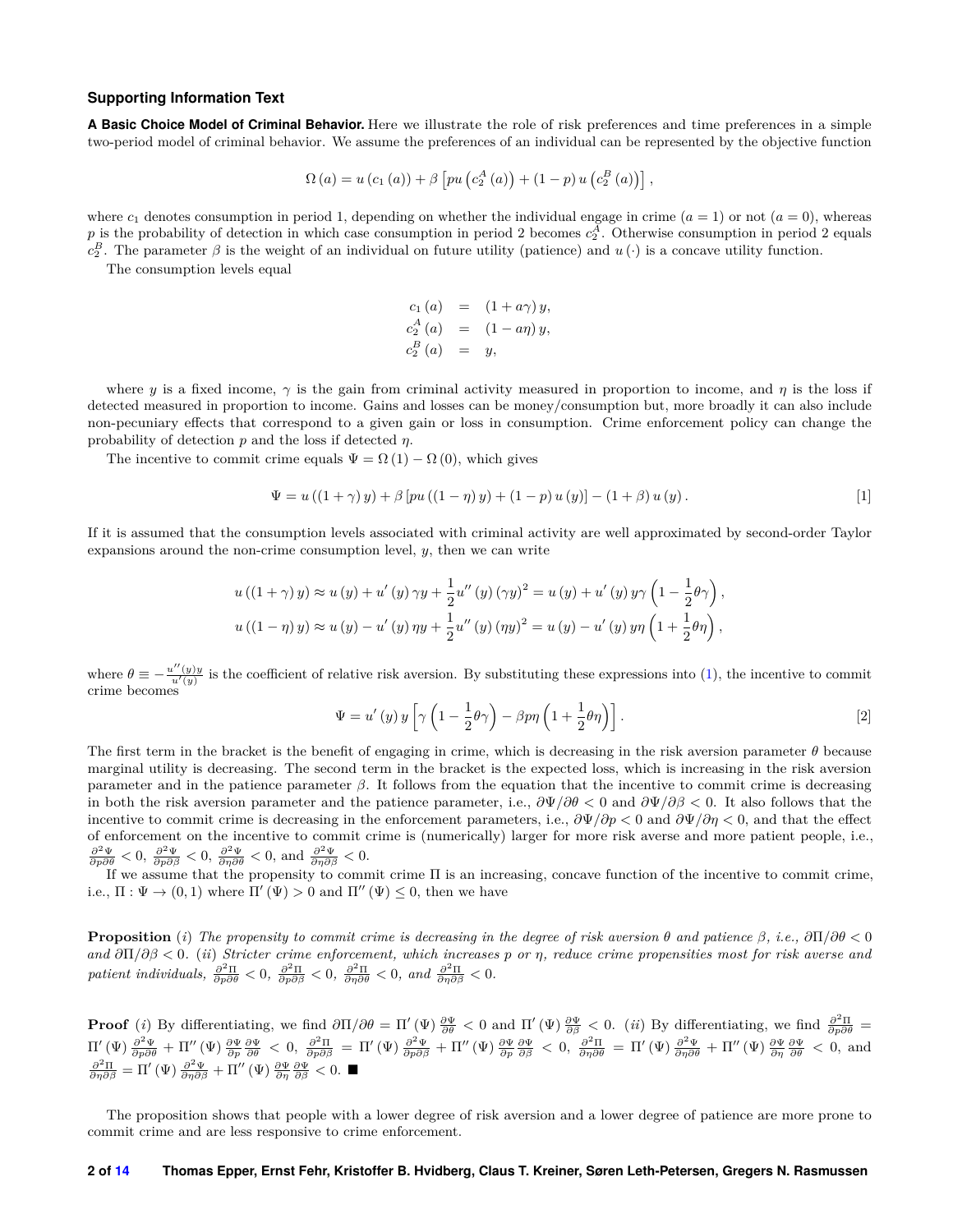**Administrative data.** From Statistics Denmark we use the crime registers for charges (KRSI) and convictions (KRAF). Entries in the two registers can be linked using a file number (journr[∗](#page-0-0) ). From KRSI we use the date of the committed offence (sig\_ger1dto). Not all convictions have a related charge. In these cases we assume that the offence was committed on the date of the conviction. The convictions in the KRAF register are categorized using a seven digit code in the variable  $\arg_{g}$ er7. The first digit indicates whether the conviction is related to the criminal code (1), the traffic code (2) or other special laws (3). We discard convictions under the traffic code. The two first digits are used two divide the convictions into sexual offences (11), violent offences (12), property offences (13) and drug offences (32). We use this information to generate indicators for having been convicted of different types of crime. From the register UDFK we have information on grades in lower secondary school. We compute the grade point average across subjects in the final exams. For 63 participants we do not have information on any final exams in 9th or 10th grade. For 43 of these participants, we use self-reported GPA in the survey or their mark for general proficiency where possible. For the remaining 20 participants we assume that they have not passed any final exams and assign them a GPA of 0. Based on the grade point average, we compute the rank/percentile position of each participant in the grade point average distribution of all participants, gpa\_r. We use ordinal ranking, which ensures a uniform distribution of percentile positions, also when some of the underlying observations are identical. We also compute the GPA only based on the subject math, gpa\_math\_r, which we use in the sensitivity analyses in column 2 of Table [S5.](#page-9-0)

We use the population register (BEF) to identify participants' gender, birth year, immigrant and descendant status, region of residence, and whether their municipality is characterized as a city (according to the "Kommunegrupper" characterization provided by Statistics Denmark). We also use information in the BEF register to identify the participants' parents and the variable fm\_mark to identify whether they live with both parents or not, e.g. if the parents are divorced. Using municipality (kom) and address (bopikom) in the BEF register we link participants to the household register (HUST). Here we obtain information on the number of children in the household when the participant was 0 years old as an indicator of whether the participant is the first born child, and the number of children in the household when the participant was 10 years old as an indicator for having siblings.

For the parents, we also use the population register to compute their age when the participant was born and the crime register to compute an indicator of whether they have committed a criminal offence, excl. traffic offences. In the analyses, we use whether the parents are convicted of a crime committed from age 15 to 20 (as for the young men in the sample), but the results are the same if we use an indicator for whether the parents have been convicted at any age. Furthermore, we use the income register (IND) to compute the parents' average income in 2015 prices across the years when the participant was 17 to 19 years old. As for the grade point average, we compute the percentile position in the parent income distribution, income\_parents\_r. We use the employment register (IDAP) to compute indicators of parents employment status in 2017 (employed, self-employed, unemployed and not in the work force) and unemployment between 2008 and 2017. We fist compute the average share of time they have been unemployed (based on arledgr) and compute indicators of not having been unemployed, having been unemployed from 0 to 10% of the time and from 10% to 100% of the time. Finally, we use the education register (UDDA) to compute indicators for the parents' levels of education based on the Danish ISCED classification (primary or lower secondary, upper secondary, short cycle tertiary, bachelor or equivalent, and master, doctoral or equivalent).

For each participant, we predict the probability of participation, i.e. the propensity score, based on a probit model where we include the register data that is available for both participants and non-participants as explanatory variables. We use this for the propensity score weighting in column 6 of Table [S5.](#page-9-0)

**Experimental data.** Based on the data from our incentivized behavioral experiments, we compute each individual's time, risk and social preferences. In addition, the experimental data enable us to identify individuals' present bias and their behindness and aheadness aversion which we use for sensitivity and robustness checks in table [S4.](#page-8-0)

We use the time experiment to compute the impatience measure, which is the mean share kept across choice situations in Table [S6.](#page-10-0) Based on this, we compute the percentile positions in the impatience distribution for all participants, impatience  $r$ , in the same way as we do for grade point average and parental income. Since participants were randomly assigned to either a high or low stake condition, we compute the percentiles separately for the two conditions. We also use the data from the time experiment to compute percentile positions within the distribution of present bias, present\_bi\_r. Here we first compute the difference in the share kept between two situations with the same interest rate but with different timing of payout, e.g. situation 1 and 9 in Tables S7. We then compute the mean across the 8 computed differences and rank the participants accordingly. Similarly, we use the risk experiment to compute each participant's risk tolerance percentile position, risk\_toler\_r. Finally, we use the social experiment to compute each participant's altruism percentile position, altruism\_r. As seen in Table [S8,](#page-12-0) the cost of giving varies across situations, and in particular it is positive in some cases, i.e. it cost money for the participant to increase the other's payoff, and negative in others, i.e. the participant gets money for increasing the other's payoff. We compute a measure of aheadness aversion from the situations with a positive cost of giving (i.e. negative slope in the trade-off) and a measure of behindness aversion from the situations with a negative cost of giving (i.e. a positive slope in the trade-off). Again, we compute each participant's positions in the distributions, altruism\_pos\_r and altruism\_neg\_r.

As an alternative to the non-parametric preference measures described above, we also estimate structural preference parameters for the three choice domains and use these in the sensitivity analysis in column 5 of Table [S4.](#page-8-0) To estimate the discrete choice models we assume random utility with choice-domain-specific error parameters. More specifically, we back out individual-level parameters from mixed logit models with normally distributed behavioral parameters. As for the

<sup>∗</sup>Names written with monospaced typewriter typeface refer to variable names. For the variables from Statistics Denmark's records, these are the names Statistic Denmark has assigned (see definitions here: www.dst.dk/da/Statistik/dokumentation/Times).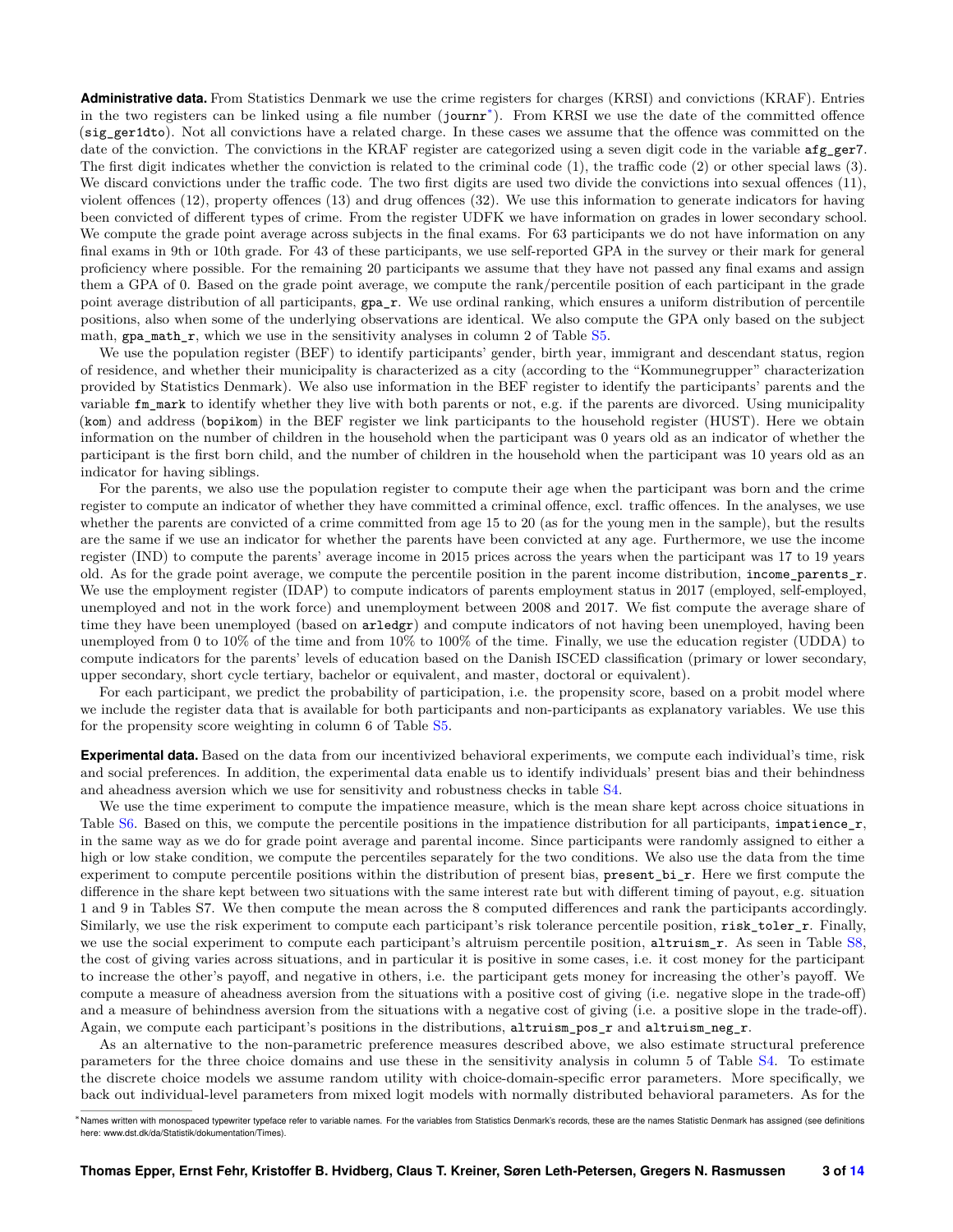non-parametric preference measures, we then compute percentile positions based on the estimated parameter distribution. We implement a hierarchical Bayesian procedure to estimate the mixed logit models. This procedure is described in detail elsewhere  $(1, 2)$  $(1, 2)$  $(1, 2)$ .<sup>[†](#page-0-0)</sup> In the following models, *i* denotes the individual and *j* denotes the choice situation.

Based on the risk task, we define *Rij* as the binary lottery the individual faces as a consequence of the chosen allocation (see *Material and Methods*) and estimate an expected utility model [\(3\)](#page-13-3), which assigns the value *V* to the alternative  $R_{ij}$ :

$$
V(R_{ij}) = p_j u_i(w_{1ij}) + (1 - p_j) u_i(w_{2ij}),
$$

with  $u_i(w_{ij}) = w_{ij}^{1-\rho_i}$  where  $p_j$  is the probability that the good state occurs,  $w_{1ij}$  and  $w_{2ij}$  are the payoffs in the good and the bad state, and  $\rho_i$  denotes the (Arrow-Pratt) coefficient of relative risk aversion. Higher values of  $\rho_i$  indicates comparatively more risk aversion.

Based on the time task, we define  $T_{ij}$  as the income stream the individual faces as a consequence of the chosen allocation and estimate a quasi-hyperbolic discounted utility model  $(4)$ ,<sup> $\ddagger$ </sup> which assigns the value *V* to the alternative  $T_{ij}$ :

$$
V(T_{ij}) = d(t_{1j})v_i(w_{1ij}) + d(t_{2j})v_i(w_{2ij}),
$$

with  $v_i(w_{ij}) = w_{ij}^{1-\gamma_i}$ , where  $t_{1j}$  and  $t_{2j}$  denote the payment delays in months relative to the time of the experiment  $(0 \le t_{1j} < t_{2j})$ ,  $w_{1ij}$  and  $w_{2ij}$  are the payoffs at the earlier and later point in time, and  $\gamma$  denotes an (Arrow-Pratt-type) coefficient of relative aversion towards income fluctuations over time. Finally,  $d(t_{.j}) = 1$  if  $t_{.j} = 0$  and  $d(t_{.j}) = \beta_i e^{-\eta_i \frac{t_{.j}}{12}}$ otherwise, where  $\eta_i \geq 0$  denotes the (annualized) rate of time preference and  $\beta_i$  present bias (for  $\beta_i < 1$ ) or future bias (for  $\beta_i > 1$ ).

Based on the social task, we define  $S_{ij}$  as the interpersonal distribution the individual faces as a consequence of the chosen allocation and estimate an inequality aversion model  $(6)$ , which assigns the value *V* to the alternative  $S_{ij}$ :

$$
V(S_{ij}) = w_{\text{own}j} - \alpha_i (w_{\text{other}j} - w_{\text{own}j}) \mathbb{1}[w_{\text{own}j} < w_{\text{other}j}] - \beta_i (w_{\text{own}j} - w_{\text{other}j}) \mathbb{1}[w_{\text{own}j} > w_{\text{other}j}],
$$

where  $w_{owni}$  is the payoff to the participant,  $w_{otherj}$  is the payoff to the other person and  $\alpha_i$  and  $\beta_i$  denote behindness aversion and aheadness aversion, respectively.

Participants in the experiment also responded to a few survey questions: self-reported gender, self-reported birth year, self-reported GPA and self-reported self-control. For the last variable the question asked was "I am good at exercising self-control in my actions and decisions" and participants answered this question on a 7 point Likert scale where 1 was "strongly disagree" and 7 was "strongly agree". Using the same procedure as for the other explanatory variables, we compute the percentile position in the self-control distribution, selfcontrol r. For all the percentile position variables we also compute the z-scores based on the raw variables where we subtract the mean across all participant and divide by the standard deviation. We use this in Table [S5.](#page-9-0)

<sup>&</sup>lt;sup>†</sup>We assume uninformative prior distributions. In addition, we adopt appropriate transformations of the distributions to ensure that the estimated parameters lie within the range of their theoretical support ‡ Since the individuals were assigned to a high or low stake condition, we estimate separate models for the two conditions and obtain condition-specific rankings of individuals to avoid the ordering being confounded by the magnitude effect (see e.g. [\(5\)](#page-13-6)).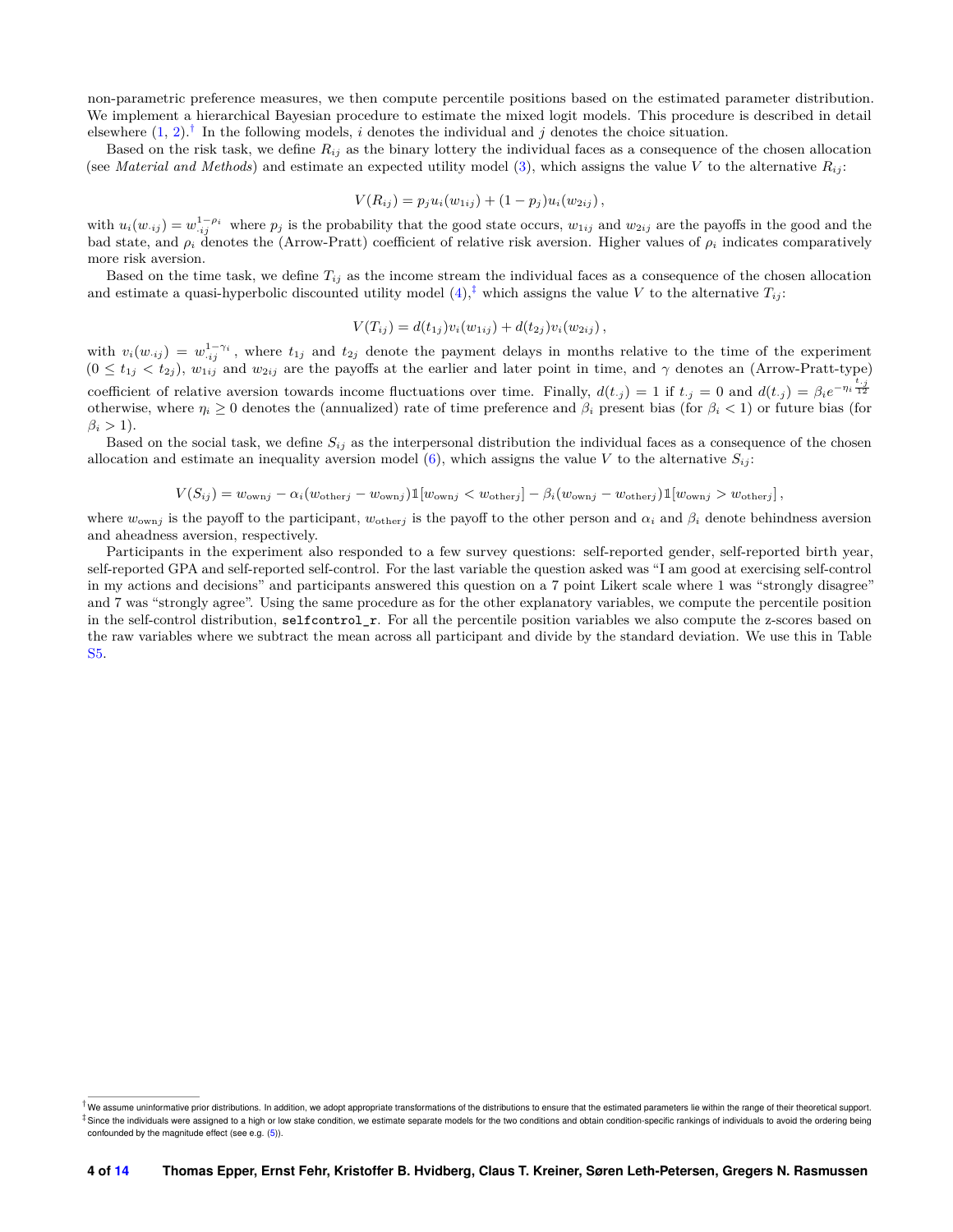## **Figures**



**Confirm**

#### **Fig. S1.** Screenshot of online experiment eliciting social preferences

*Notes*: This is an example of one of the choice situations (Situation 9 in Table [S8\)](#page-12-0). The subject can choose one out of eleven payoff allocations where the blue bars to the left show the money received by the subject, whi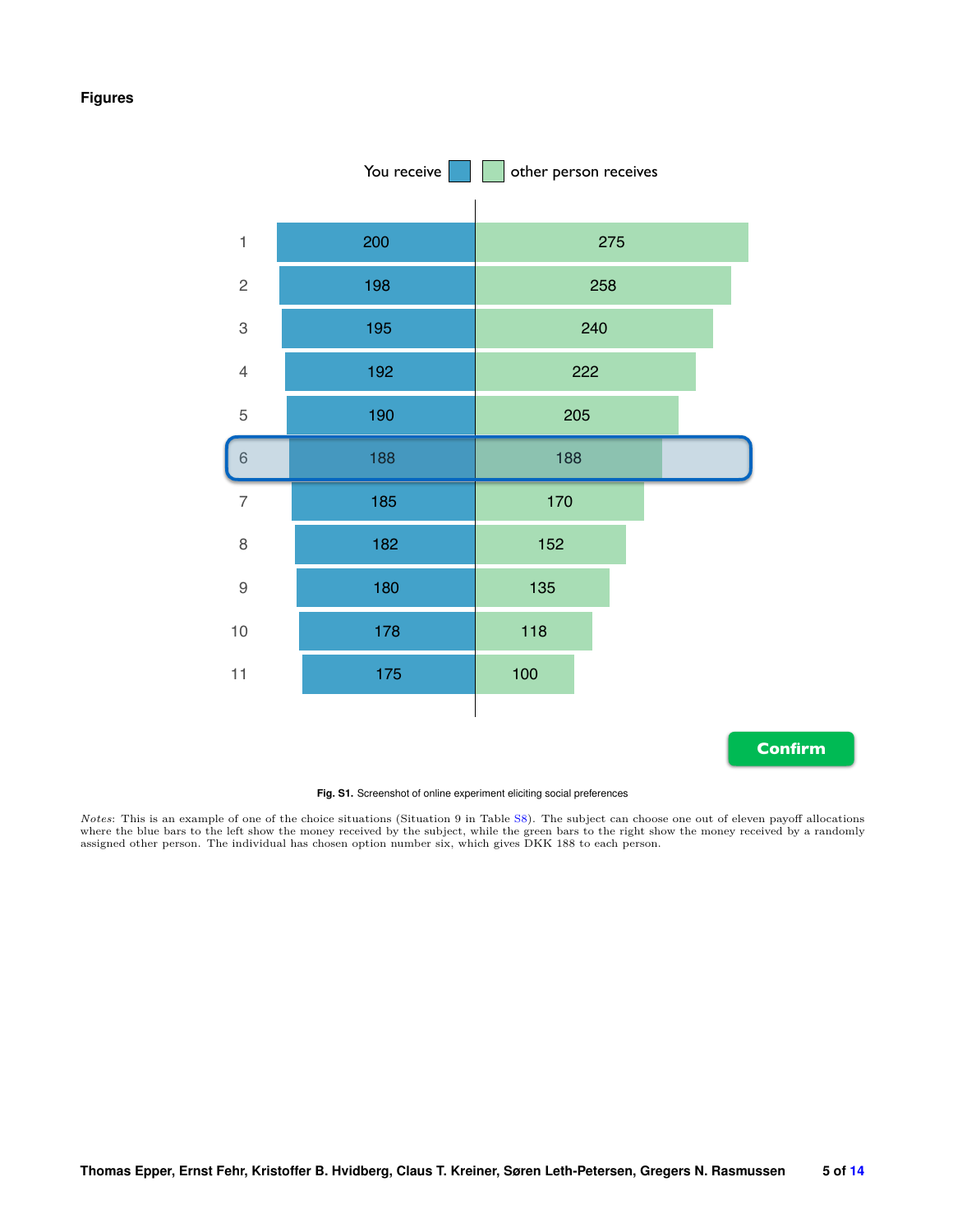## **Tables**

**Table S1. Summary statistics**

|                             | Sample | Logins | Invited | Difference $(1) - (3)$ | P-value $(\%)$ |
|-----------------------------|--------|--------|---------|------------------------|----------------|
|                             | (1)    | (2)    | (3)     | (4)                    | (5)            |
| Crime age 15-20 (%)         | 13.4   | 14.0   | 19.0    | $-5.6$                 | 0.0            |
| <b>GPA</b>                  | 7.5    | 7.4    | 6.6     | 0.9                    | 0.0            |
| Immigrant (%)               | 3.2    | 3.4    | 5.2     | $-2.0$                 | 0.0            |
| Descendant (%)              | 6.6    | 7.0    | 7.9     | $-1.3$                 | 0.3            |
| Northern Jutland (%)        | 9.8    | 9.9    | 10.5    | $-0.7$                 | 16.3           |
| Middle Jutland (%)          | 24.6   | 24.3   | 23.7    | 0.9                    | 21.0           |
| Southern Denmark (%)        | 25.4   | 25.2   | 23.1    | 2.3                    | 0.2            |
| Copenhagen (%)              | 26.4   | 26.2   | 28.0    | $-1.7$                 | 3.1            |
| Sealand (%)                 | 13.8   | 14.4   | 14.7    | $-0.9$                 | 13.1           |
| Capitol municipality (%)    | 21.9   | 21.7   | 23.9    | $-2.0$                 | 0.6            |
| Large city municipality (%) | 11.9   | 11.8   | 11.0    | 0.9                    | 12.8           |
| Small city municipality (%) | 25.7   | 25.2   | 24.3    | 1.4                    | 6.4            |
| Hinterland municipality (%) | 19.0   | 19.1   | 17.8    | 1.2                    | 8.1            |
| Rural municipality (%)      | 21.5   | 22.2   | 23.0    | $-1.5$                 | 3.9            |
| First born (%)              | 37.9   | 37.7   | 36.4    | 1.5                    | 7.6            |
| Only child (%)              | 10.8   | 10.3   | 10.2    | 0.6                    | 26.4           |
| Lives w. both parents (%)   | 60.1   | 58.9   | 55.0    | 5.1                    | 0.0            |
| Father's inc. (1.000 DKK)   | 565.9  | 552.4  | 542.3   | 23.6                   | 5.0            |
| Mother's inc. (1.000 DKK)   | 399.4  | 394.1  | 386.8   | 12.6                   | 0.7            |
| Mother's age at birth       | 30.2   | 30.1   | 29.8    | 0.4                    | 0.0            |
| Father's age at birth       | 32.7   | 32.6   | 32.5    | 0.2                    | 8.0            |
| Missing father info (%)     | 2.3    | 2.6    | 3.3     | $-1.0$                 | 0.0            |
| Missing mother info (%)     | 0.6    | 0.8    | 1.7     | $-1.1$                 | 0.0            |
| <b>Observations</b>         | 2254   | 2650   | 7054    |                        |                |

*Notes*: In column (1), the *Sample* consists of the respondents who completed all the experiments on the online platform and are used in the analysis. In column (2), *Logins* are everyone who logged into the online platf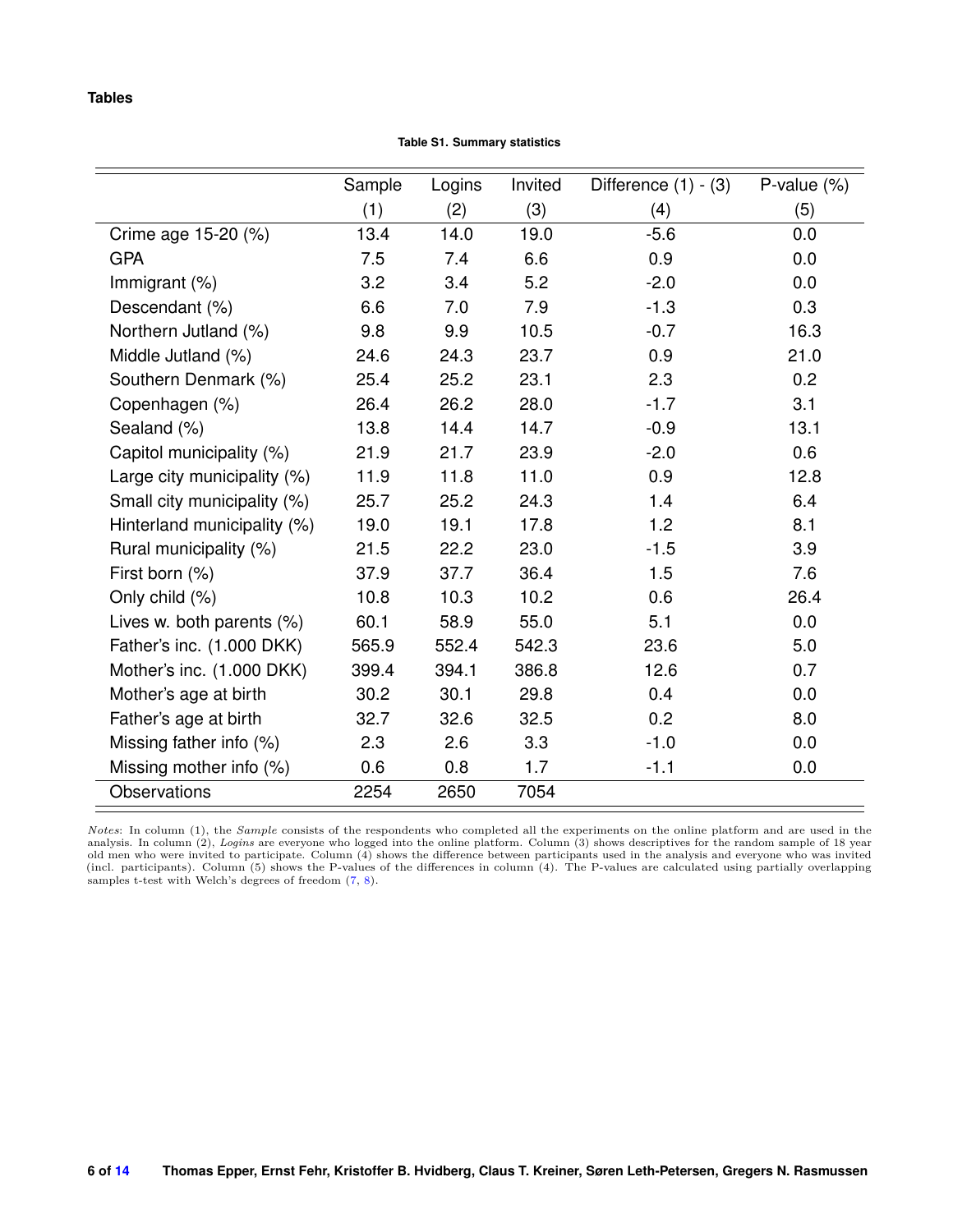#### **Table S2. Pairwise correlations of regressors and outcome**

|                         | Convicted | <b>Risk</b> | Impatience | Altruism | Self-control | <b>GPA</b> | Income  | Conv. parent |
|-------------------------|-----------|-------------|------------|----------|--------------|------------|---------|--------------|
| Convicted $(=1)$        | 1.00      | 0.09        | 0.07       | $-0.07$  | $-0.12$      | $-0.17$    | $-0.10$ | 0.10         |
| Risk tolerance          | 0.09      | 1.00        | $-0.12$    | $-0.11$  | $-0.04$      | $-0.13$    | $-0.05$ | 0.04         |
| Impatience              | 0.07      | $-0.12$     | 1.00       | $-0.07$  | $-0.11$      | $-0.12$    | $-0.07$ | 0.01         |
| Altruism                | $-0.07$   | $-0.11$     | $-0.07$    | 1.00     | 0.01         | 0.27       | 0.08    | $-0.06$      |
| Self-control            | $-0.12$   | $-0.04$     | $-0.11$    | 0.01     | 1.00         | 0.12       | 0.08    | $-0.04$      |
| <b>GPA</b>              | $-0.17$   | $-0.13$     | $-0.12$    | 0.27     | 0.12         | 1.00       | 0.34    | $-0.12$      |
| Parental income         | $-0.10$   | $-0.05$     | $-0.07$    | 0.08     | 0.08         | 0.34       | 1.00    | $-0.08$      |
| Convicted parent $(=1)$ | 0.10      | 0.04        | 0.01       | $-0.06$  | $-0.04$      | $-0.12$    | $-0.08$ | 1.00         |

*Notes*: The table shows pairwise correlations between the different key regressors in the analysis and between each regressor and the outcome (*Convicted*).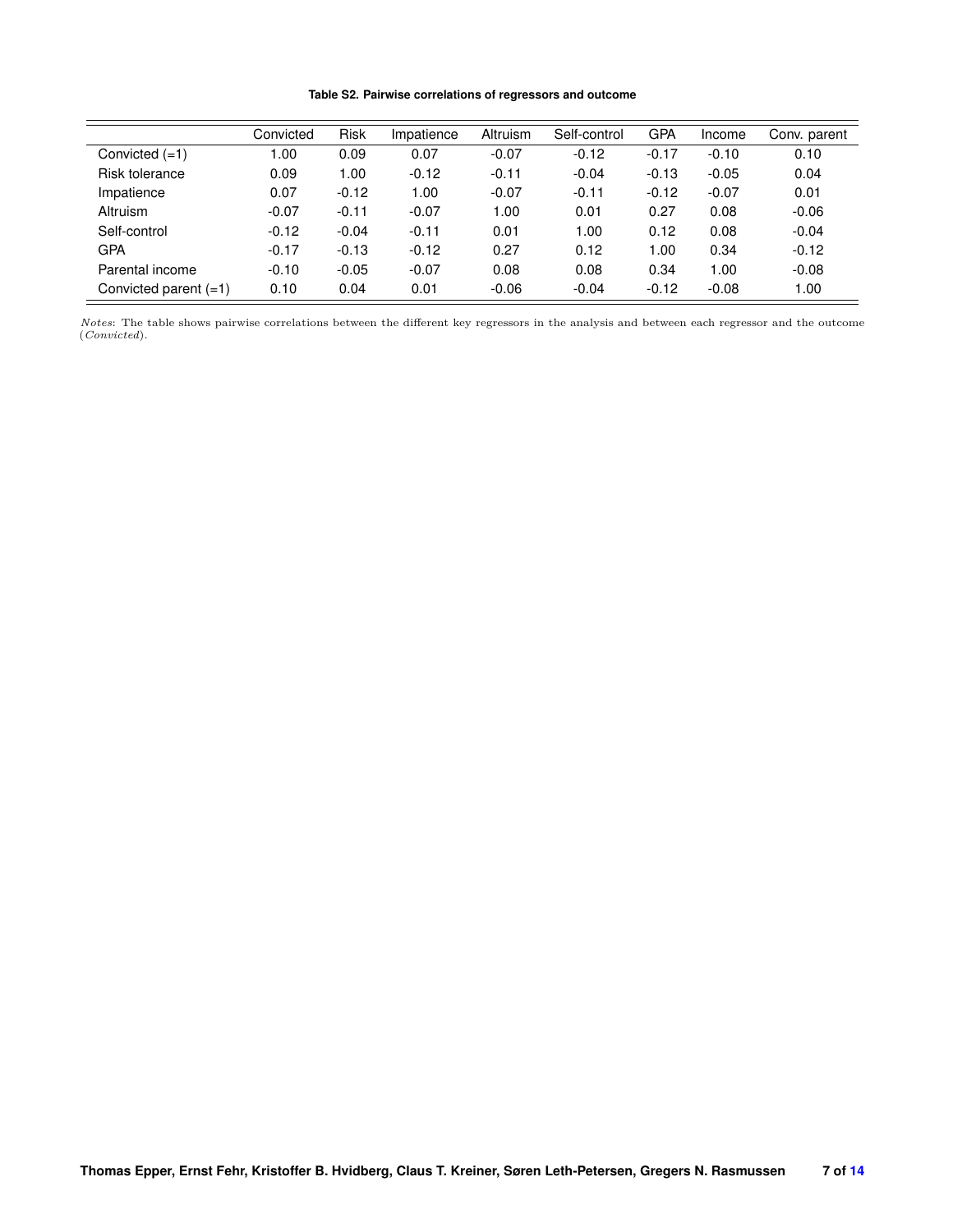## **Table S3. Economic preferences and probability of having been convicted of an offence committed at age 15 to 20**

| $7.87***$<br>Risk tolerance<br>(2.37)<br>Impatience<br>4.97*<br>(2.44)<br>Altruism<br>(2.42)<br>-2.46<br>$-10.06***$<br>Self-control<br>(2.43)<br>GPA<br>$-13.75***$<br>(2.76)<br>Parental income<br>(3.37)<br>$-1.57$<br>Convicted parent (=1)<br>$5.69***$<br>(2.21)<br>Geography (=1)<br>Middle Jutland<br>1.33<br>(2.39)<br>Southern Denmark<br>0.21<br>(2.35)<br>3.26<br>(2.64)<br>Copenhagen<br>Sealand<br>1.19<br>(2.74)<br>Urban area<br>$-1.42$<br>(1.75)<br>Family and background $(=1)$<br>Immigrant<br>$-2.50$<br>(5.06)<br>Descendant<br>$5.29*$<br>(2.69)<br>Lives with both parents<br>$-3.59*$<br>(1.49)<br>Only child<br>1.67<br>(2.23)<br>First born<br>$-4.62**$<br>(1.60)<br>Misreport age or gender $(=1)$<br>3.53<br>(4.14)<br>Missing father information<br>(9.05)<br>-8.85<br>Father's age at birth $(=1)$<br>24-25<br>$-2.06$<br>(4.87)<br>26-27<br>$-2.30$<br>(4.40)<br>28-29<br>$-4.95$<br>(4.46)<br>30-31<br>$-2.35$<br>(4.38)<br>32-33<br>$-4.37$<br>(4.43)<br>34-35<br>$-6.65$<br>(4.58)<br>36-37<br>$-8.51$<br>(4.76)<br>38-39<br>$-6.96$<br>(4.98)<br>>39<br>$-8.70$<br>(4.91)<br>Father's educational level $(=1)$<br>Upper secondary<br>$-0.30$<br>(2.04)<br>Short cycle tertiary<br>0.64<br>(3.33)<br>Bachelor or equivalent<br>2.75<br>(2.71)<br>Master, Doctoral or equivalent<br>2.19<br>(3.02)<br>Missing<br>$-3.82$<br>(5.66)<br>Father's employment status (=1)<br>Self-employed<br>2.23<br>(2.64)<br>Unemployed<br>-12.13<br>(6.90)<br>Not in the workforce<br>$4.46*$<br>(2.27)<br>Missing<br>1.49<br>(3.30)<br>Father's avg. unemployment 10 yr. $(=1)$<br>1-10%<br>0.06<br>(1.90)<br>11-100%<br>$-0.24$<br>(2.44)<br>Missing mother information<br>1.89<br>(11.44)<br>Mother's age at birth $(=1)$<br>24-25<br>1.78<br>(3.55)<br>26-27<br>2.49<br>(3.23)<br>28-29<br>4.70<br>(3.25)<br>30-31<br>3.97<br>(3.41)<br>32-33<br>2.59<br>(3.52)<br>34-35<br>2.76<br>(3.63)<br>(4.18)<br>36-37<br>1.82<br>(4.94)<br>38-39<br>5.19<br>>39<br>8.51<br>(5.62)<br>Upper secondary<br>$-1.58$<br>(2.18)<br>Mother's educational level $(=1)$<br>Short cycle tertiary<br>$-4.25$<br>(4.12)<br>Bachelor or equivalent<br>$-0.40$<br>(2.49)<br>Master, Doctoral or equivalent<br>2.44<br>(3.17)<br>4.27<br>Missing<br>(5.93)<br>Mother's employment status (=1)<br>Self-employed<br>3.32<br>(3.30)<br>Unemployed<br>$-10.22$<br>(5.89)<br>Not in the workforce<br>1.73<br>(2.06)<br>Missing<br>0.59<br>(5.43)<br>Mother's avg. unemployment 10 yr. (=1)<br>$1 - 10%$<br>1.42<br>(1.84)<br>11-100%<br>$4.83*$<br>(2.08)<br>2254 |              | Probability of having been convicted |
|--------------------------------------------------------------------------------------------------------------------------------------------------------------------------------------------------------------------------------------------------------------------------------------------------------------------------------------------------------------------------------------------------------------------------------------------------------------------------------------------------------------------------------------------------------------------------------------------------------------------------------------------------------------------------------------------------------------------------------------------------------------------------------------------------------------------------------------------------------------------------------------------------------------------------------------------------------------------------------------------------------------------------------------------------------------------------------------------------------------------------------------------------------------------------------------------------------------------------------------------------------------------------------------------------------------------------------------------------------------------------------------------------------------------------------------------------------------------------------------------------------------------------------------------------------------------------------------------------------------------------------------------------------------------------------------------------------------------------------------------------------------------------------------------------------------------------------------------------------------------------------------------------------------------------------------------------------------------------------------------------------------------------------------------------------------------------------------------------------------------------------------------------------------------------------------------------------------------------------------------------------------------------------------------------------------------------------------------------------------------------------------------------------------------------------------------------------------------------------------------------------------------------------------------------------------|--------------|--------------------------------------|
|                                                                                                                                                                                                                                                                                                                                                                                                                                                                                                                                                                                                                                                                                                                                                                                                                                                                                                                                                                                                                                                                                                                                                                                                                                                                                                                                                                                                                                                                                                                                                                                                                                                                                                                                                                                                                                                                                                                                                                                                                                                                                                                                                                                                                                                                                                                                                                                                                                                                                                                                                              |              |                                      |
|                                                                                                                                                                                                                                                                                                                                                                                                                                                                                                                                                                                                                                                                                                                                                                                                                                                                                                                                                                                                                                                                                                                                                                                                                                                                                                                                                                                                                                                                                                                                                                                                                                                                                                                                                                                                                                                                                                                                                                                                                                                                                                                                                                                                                                                                                                                                                                                                                                                                                                                                                              |              |                                      |
|                                                                                                                                                                                                                                                                                                                                                                                                                                                                                                                                                                                                                                                                                                                                                                                                                                                                                                                                                                                                                                                                                                                                                                                                                                                                                                                                                                                                                                                                                                                                                                                                                                                                                                                                                                                                                                                                                                                                                                                                                                                                                                                                                                                                                                                                                                                                                                                                                                                                                                                                                              |              |                                      |
|                                                                                                                                                                                                                                                                                                                                                                                                                                                                                                                                                                                                                                                                                                                                                                                                                                                                                                                                                                                                                                                                                                                                                                                                                                                                                                                                                                                                                                                                                                                                                                                                                                                                                                                                                                                                                                                                                                                                                                                                                                                                                                                                                                                                                                                                                                                                                                                                                                                                                                                                                              |              |                                      |
|                                                                                                                                                                                                                                                                                                                                                                                                                                                                                                                                                                                                                                                                                                                                                                                                                                                                                                                                                                                                                                                                                                                                                                                                                                                                                                                                                                                                                                                                                                                                                                                                                                                                                                                                                                                                                                                                                                                                                                                                                                                                                                                                                                                                                                                                                                                                                                                                                                                                                                                                                              |              |                                      |
|                                                                                                                                                                                                                                                                                                                                                                                                                                                                                                                                                                                                                                                                                                                                                                                                                                                                                                                                                                                                                                                                                                                                                                                                                                                                                                                                                                                                                                                                                                                                                                                                                                                                                                                                                                                                                                                                                                                                                                                                                                                                                                                                                                                                                                                                                                                                                                                                                                                                                                                                                              |              |                                      |
|                                                                                                                                                                                                                                                                                                                                                                                                                                                                                                                                                                                                                                                                                                                                                                                                                                                                                                                                                                                                                                                                                                                                                                                                                                                                                                                                                                                                                                                                                                                                                                                                                                                                                                                                                                                                                                                                                                                                                                                                                                                                                                                                                                                                                                                                                                                                                                                                                                                                                                                                                              |              |                                      |
|                                                                                                                                                                                                                                                                                                                                                                                                                                                                                                                                                                                                                                                                                                                                                                                                                                                                                                                                                                                                                                                                                                                                                                                                                                                                                                                                                                                                                                                                                                                                                                                                                                                                                                                                                                                                                                                                                                                                                                                                                                                                                                                                                                                                                                                                                                                                                                                                                                                                                                                                                              |              |                                      |
|                                                                                                                                                                                                                                                                                                                                                                                                                                                                                                                                                                                                                                                                                                                                                                                                                                                                                                                                                                                                                                                                                                                                                                                                                                                                                                                                                                                                                                                                                                                                                                                                                                                                                                                                                                                                                                                                                                                                                                                                                                                                                                                                                                                                                                                                                                                                                                                                                                                                                                                                                              |              |                                      |
|                                                                                                                                                                                                                                                                                                                                                                                                                                                                                                                                                                                                                                                                                                                                                                                                                                                                                                                                                                                                                                                                                                                                                                                                                                                                                                                                                                                                                                                                                                                                                                                                                                                                                                                                                                                                                                                                                                                                                                                                                                                                                                                                                                                                                                                                                                                                                                                                                                                                                                                                                              |              |                                      |
|                                                                                                                                                                                                                                                                                                                                                                                                                                                                                                                                                                                                                                                                                                                                                                                                                                                                                                                                                                                                                                                                                                                                                                                                                                                                                                                                                                                                                                                                                                                                                                                                                                                                                                                                                                                                                                                                                                                                                                                                                                                                                                                                                                                                                                                                                                                                                                                                                                                                                                                                                              |              |                                      |
|                                                                                                                                                                                                                                                                                                                                                                                                                                                                                                                                                                                                                                                                                                                                                                                                                                                                                                                                                                                                                                                                                                                                                                                                                                                                                                                                                                                                                                                                                                                                                                                                                                                                                                                                                                                                                                                                                                                                                                                                                                                                                                                                                                                                                                                                                                                                                                                                                                                                                                                                                              |              |                                      |
|                                                                                                                                                                                                                                                                                                                                                                                                                                                                                                                                                                                                                                                                                                                                                                                                                                                                                                                                                                                                                                                                                                                                                                                                                                                                                                                                                                                                                                                                                                                                                                                                                                                                                                                                                                                                                                                                                                                                                                                                                                                                                                                                                                                                                                                                                                                                                                                                                                                                                                                                                              |              |                                      |
|                                                                                                                                                                                                                                                                                                                                                                                                                                                                                                                                                                                                                                                                                                                                                                                                                                                                                                                                                                                                                                                                                                                                                                                                                                                                                                                                                                                                                                                                                                                                                                                                                                                                                                                                                                                                                                                                                                                                                                                                                                                                                                                                                                                                                                                                                                                                                                                                                                                                                                                                                              |              |                                      |
|                                                                                                                                                                                                                                                                                                                                                                                                                                                                                                                                                                                                                                                                                                                                                                                                                                                                                                                                                                                                                                                                                                                                                                                                                                                                                                                                                                                                                                                                                                                                                                                                                                                                                                                                                                                                                                                                                                                                                                                                                                                                                                                                                                                                                                                                                                                                                                                                                                                                                                                                                              |              |                                      |
|                                                                                                                                                                                                                                                                                                                                                                                                                                                                                                                                                                                                                                                                                                                                                                                                                                                                                                                                                                                                                                                                                                                                                                                                                                                                                                                                                                                                                                                                                                                                                                                                                                                                                                                                                                                                                                                                                                                                                                                                                                                                                                                                                                                                                                                                                                                                                                                                                                                                                                                                                              |              |                                      |
|                                                                                                                                                                                                                                                                                                                                                                                                                                                                                                                                                                                                                                                                                                                                                                                                                                                                                                                                                                                                                                                                                                                                                                                                                                                                                                                                                                                                                                                                                                                                                                                                                                                                                                                                                                                                                                                                                                                                                                                                                                                                                                                                                                                                                                                                                                                                                                                                                                                                                                                                                              |              |                                      |
|                                                                                                                                                                                                                                                                                                                                                                                                                                                                                                                                                                                                                                                                                                                                                                                                                                                                                                                                                                                                                                                                                                                                                                                                                                                                                                                                                                                                                                                                                                                                                                                                                                                                                                                                                                                                                                                                                                                                                                                                                                                                                                                                                                                                                                                                                                                                                                                                                                                                                                                                                              |              |                                      |
|                                                                                                                                                                                                                                                                                                                                                                                                                                                                                                                                                                                                                                                                                                                                                                                                                                                                                                                                                                                                                                                                                                                                                                                                                                                                                                                                                                                                                                                                                                                                                                                                                                                                                                                                                                                                                                                                                                                                                                                                                                                                                                                                                                                                                                                                                                                                                                                                                                                                                                                                                              |              |                                      |
|                                                                                                                                                                                                                                                                                                                                                                                                                                                                                                                                                                                                                                                                                                                                                                                                                                                                                                                                                                                                                                                                                                                                                                                                                                                                                                                                                                                                                                                                                                                                                                                                                                                                                                                                                                                                                                                                                                                                                                                                                                                                                                                                                                                                                                                                                                                                                                                                                                                                                                                                                              |              |                                      |
|                                                                                                                                                                                                                                                                                                                                                                                                                                                                                                                                                                                                                                                                                                                                                                                                                                                                                                                                                                                                                                                                                                                                                                                                                                                                                                                                                                                                                                                                                                                                                                                                                                                                                                                                                                                                                                                                                                                                                                                                                                                                                                                                                                                                                                                                                                                                                                                                                                                                                                                                                              |              |                                      |
|                                                                                                                                                                                                                                                                                                                                                                                                                                                                                                                                                                                                                                                                                                                                                                                                                                                                                                                                                                                                                                                                                                                                                                                                                                                                                                                                                                                                                                                                                                                                                                                                                                                                                                                                                                                                                                                                                                                                                                                                                                                                                                                                                                                                                                                                                                                                                                                                                                                                                                                                                              |              |                                      |
|                                                                                                                                                                                                                                                                                                                                                                                                                                                                                                                                                                                                                                                                                                                                                                                                                                                                                                                                                                                                                                                                                                                                                                                                                                                                                                                                                                                                                                                                                                                                                                                                                                                                                                                                                                                                                                                                                                                                                                                                                                                                                                                                                                                                                                                                                                                                                                                                                                                                                                                                                              |              |                                      |
|                                                                                                                                                                                                                                                                                                                                                                                                                                                                                                                                                                                                                                                                                                                                                                                                                                                                                                                                                                                                                                                                                                                                                                                                                                                                                                                                                                                                                                                                                                                                                                                                                                                                                                                                                                                                                                                                                                                                                                                                                                                                                                                                                                                                                                                                                                                                                                                                                                                                                                                                                              |              |                                      |
|                                                                                                                                                                                                                                                                                                                                                                                                                                                                                                                                                                                                                                                                                                                                                                                                                                                                                                                                                                                                                                                                                                                                                                                                                                                                                                                                                                                                                                                                                                                                                                                                                                                                                                                                                                                                                                                                                                                                                                                                                                                                                                                                                                                                                                                                                                                                                                                                                                                                                                                                                              |              |                                      |
|                                                                                                                                                                                                                                                                                                                                                                                                                                                                                                                                                                                                                                                                                                                                                                                                                                                                                                                                                                                                                                                                                                                                                                                                                                                                                                                                                                                                                                                                                                                                                                                                                                                                                                                                                                                                                                                                                                                                                                                                                                                                                                                                                                                                                                                                                                                                                                                                                                                                                                                                                              |              |                                      |
|                                                                                                                                                                                                                                                                                                                                                                                                                                                                                                                                                                                                                                                                                                                                                                                                                                                                                                                                                                                                                                                                                                                                                                                                                                                                                                                                                                                                                                                                                                                                                                                                                                                                                                                                                                                                                                                                                                                                                                                                                                                                                                                                                                                                                                                                                                                                                                                                                                                                                                                                                              |              |                                      |
|                                                                                                                                                                                                                                                                                                                                                                                                                                                                                                                                                                                                                                                                                                                                                                                                                                                                                                                                                                                                                                                                                                                                                                                                                                                                                                                                                                                                                                                                                                                                                                                                                                                                                                                                                                                                                                                                                                                                                                                                                                                                                                                                                                                                                                                                                                                                                                                                                                                                                                                                                              |              |                                      |
|                                                                                                                                                                                                                                                                                                                                                                                                                                                                                                                                                                                                                                                                                                                                                                                                                                                                                                                                                                                                                                                                                                                                                                                                                                                                                                                                                                                                                                                                                                                                                                                                                                                                                                                                                                                                                                                                                                                                                                                                                                                                                                                                                                                                                                                                                                                                                                                                                                                                                                                                                              |              |                                      |
|                                                                                                                                                                                                                                                                                                                                                                                                                                                                                                                                                                                                                                                                                                                                                                                                                                                                                                                                                                                                                                                                                                                                                                                                                                                                                                                                                                                                                                                                                                                                                                                                                                                                                                                                                                                                                                                                                                                                                                                                                                                                                                                                                                                                                                                                                                                                                                                                                                                                                                                                                              |              |                                      |
|                                                                                                                                                                                                                                                                                                                                                                                                                                                                                                                                                                                                                                                                                                                                                                                                                                                                                                                                                                                                                                                                                                                                                                                                                                                                                                                                                                                                                                                                                                                                                                                                                                                                                                                                                                                                                                                                                                                                                                                                                                                                                                                                                                                                                                                                                                                                                                                                                                                                                                                                                              |              |                                      |
|                                                                                                                                                                                                                                                                                                                                                                                                                                                                                                                                                                                                                                                                                                                                                                                                                                                                                                                                                                                                                                                                                                                                                                                                                                                                                                                                                                                                                                                                                                                                                                                                                                                                                                                                                                                                                                                                                                                                                                                                                                                                                                                                                                                                                                                                                                                                                                                                                                                                                                                                                              |              |                                      |
|                                                                                                                                                                                                                                                                                                                                                                                                                                                                                                                                                                                                                                                                                                                                                                                                                                                                                                                                                                                                                                                                                                                                                                                                                                                                                                                                                                                                                                                                                                                                                                                                                                                                                                                                                                                                                                                                                                                                                                                                                                                                                                                                                                                                                                                                                                                                                                                                                                                                                                                                                              |              |                                      |
|                                                                                                                                                                                                                                                                                                                                                                                                                                                                                                                                                                                                                                                                                                                                                                                                                                                                                                                                                                                                                                                                                                                                                                                                                                                                                                                                                                                                                                                                                                                                                                                                                                                                                                                                                                                                                                                                                                                                                                                                                                                                                                                                                                                                                                                                                                                                                                                                                                                                                                                                                              |              |                                      |
|                                                                                                                                                                                                                                                                                                                                                                                                                                                                                                                                                                                                                                                                                                                                                                                                                                                                                                                                                                                                                                                                                                                                                                                                                                                                                                                                                                                                                                                                                                                                                                                                                                                                                                                                                                                                                                                                                                                                                                                                                                                                                                                                                                                                                                                                                                                                                                                                                                                                                                                                                              |              |                                      |
|                                                                                                                                                                                                                                                                                                                                                                                                                                                                                                                                                                                                                                                                                                                                                                                                                                                                                                                                                                                                                                                                                                                                                                                                                                                                                                                                                                                                                                                                                                                                                                                                                                                                                                                                                                                                                                                                                                                                                                                                                                                                                                                                                                                                                                                                                                                                                                                                                                                                                                                                                              |              |                                      |
|                                                                                                                                                                                                                                                                                                                                                                                                                                                                                                                                                                                                                                                                                                                                                                                                                                                                                                                                                                                                                                                                                                                                                                                                                                                                                                                                                                                                                                                                                                                                                                                                                                                                                                                                                                                                                                                                                                                                                                                                                                                                                                                                                                                                                                                                                                                                                                                                                                                                                                                                                              |              |                                      |
|                                                                                                                                                                                                                                                                                                                                                                                                                                                                                                                                                                                                                                                                                                                                                                                                                                                                                                                                                                                                                                                                                                                                                                                                                                                                                                                                                                                                                                                                                                                                                                                                                                                                                                                                                                                                                                                                                                                                                                                                                                                                                                                                                                                                                                                                                                                                                                                                                                                                                                                                                              |              |                                      |
|                                                                                                                                                                                                                                                                                                                                                                                                                                                                                                                                                                                                                                                                                                                                                                                                                                                                                                                                                                                                                                                                                                                                                                                                                                                                                                                                                                                                                                                                                                                                                                                                                                                                                                                                                                                                                                                                                                                                                                                                                                                                                                                                                                                                                                                                                                                                                                                                                                                                                                                                                              |              |                                      |
|                                                                                                                                                                                                                                                                                                                                                                                                                                                                                                                                                                                                                                                                                                                                                                                                                                                                                                                                                                                                                                                                                                                                                                                                                                                                                                                                                                                                                                                                                                                                                                                                                                                                                                                                                                                                                                                                                                                                                                                                                                                                                                                                                                                                                                                                                                                                                                                                                                                                                                                                                              |              |                                      |
|                                                                                                                                                                                                                                                                                                                                                                                                                                                                                                                                                                                                                                                                                                                                                                                                                                                                                                                                                                                                                                                                                                                                                                                                                                                                                                                                                                                                                                                                                                                                                                                                                                                                                                                                                                                                                                                                                                                                                                                                                                                                                                                                                                                                                                                                                                                                                                                                                                                                                                                                                              |              |                                      |
|                                                                                                                                                                                                                                                                                                                                                                                                                                                                                                                                                                                                                                                                                                                                                                                                                                                                                                                                                                                                                                                                                                                                                                                                                                                                                                                                                                                                                                                                                                                                                                                                                                                                                                                                                                                                                                                                                                                                                                                                                                                                                                                                                                                                                                                                                                                                                                                                                                                                                                                                                              |              |                                      |
|                                                                                                                                                                                                                                                                                                                                                                                                                                                                                                                                                                                                                                                                                                                                                                                                                                                                                                                                                                                                                                                                                                                                                                                                                                                                                                                                                                                                                                                                                                                                                                                                                                                                                                                                                                                                                                                                                                                                                                                                                                                                                                                                                                                                                                                                                                                                                                                                                                                                                                                                                              |              |                                      |
|                                                                                                                                                                                                                                                                                                                                                                                                                                                                                                                                                                                                                                                                                                                                                                                                                                                                                                                                                                                                                                                                                                                                                                                                                                                                                                                                                                                                                                                                                                                                                                                                                                                                                                                                                                                                                                                                                                                                                                                                                                                                                                                                                                                                                                                                                                                                                                                                                                                                                                                                                              |              |                                      |
|                                                                                                                                                                                                                                                                                                                                                                                                                                                                                                                                                                                                                                                                                                                                                                                                                                                                                                                                                                                                                                                                                                                                                                                                                                                                                                                                                                                                                                                                                                                                                                                                                                                                                                                                                                                                                                                                                                                                                                                                                                                                                                                                                                                                                                                                                                                                                                                                                                                                                                                                                              |              |                                      |
|                                                                                                                                                                                                                                                                                                                                                                                                                                                                                                                                                                                                                                                                                                                                                                                                                                                                                                                                                                                                                                                                                                                                                                                                                                                                                                                                                                                                                                                                                                                                                                                                                                                                                                                                                                                                                                                                                                                                                                                                                                                                                                                                                                                                                                                                                                                                                                                                                                                                                                                                                              |              |                                      |
|                                                                                                                                                                                                                                                                                                                                                                                                                                                                                                                                                                                                                                                                                                                                                                                                                                                                                                                                                                                                                                                                                                                                                                                                                                                                                                                                                                                                                                                                                                                                                                                                                                                                                                                                                                                                                                                                                                                                                                                                                                                                                                                                                                                                                                                                                                                                                                                                                                                                                                                                                              |              |                                      |
|                                                                                                                                                                                                                                                                                                                                                                                                                                                                                                                                                                                                                                                                                                                                                                                                                                                                                                                                                                                                                                                                                                                                                                                                                                                                                                                                                                                                                                                                                                                                                                                                                                                                                                                                                                                                                                                                                                                                                                                                                                                                                                                                                                                                                                                                                                                                                                                                                                                                                                                                                              |              |                                      |
|                                                                                                                                                                                                                                                                                                                                                                                                                                                                                                                                                                                                                                                                                                                                                                                                                                                                                                                                                                                                                                                                                                                                                                                                                                                                                                                                                                                                                                                                                                                                                                                                                                                                                                                                                                                                                                                                                                                                                                                                                                                                                                                                                                                                                                                                                                                                                                                                                                                                                                                                                              |              |                                      |
|                                                                                                                                                                                                                                                                                                                                                                                                                                                                                                                                                                                                                                                                                                                                                                                                                                                                                                                                                                                                                                                                                                                                                                                                                                                                                                                                                                                                                                                                                                                                                                                                                                                                                                                                                                                                                                                                                                                                                                                                                                                                                                                                                                                                                                                                                                                                                                                                                                                                                                                                                              |              |                                      |
|                                                                                                                                                                                                                                                                                                                                                                                                                                                                                                                                                                                                                                                                                                                                                                                                                                                                                                                                                                                                                                                                                                                                                                                                                                                                                                                                                                                                                                                                                                                                                                                                                                                                                                                                                                                                                                                                                                                                                                                                                                                                                                                                                                                                                                                                                                                                                                                                                                                                                                                                                              |              |                                      |
|                                                                                                                                                                                                                                                                                                                                                                                                                                                                                                                                                                                                                                                                                                                                                                                                                                                                                                                                                                                                                                                                                                                                                                                                                                                                                                                                                                                                                                                                                                                                                                                                                                                                                                                                                                                                                                                                                                                                                                                                                                                                                                                                                                                                                                                                                                                                                                                                                                                                                                                                                              |              |                                      |
|                                                                                                                                                                                                                                                                                                                                                                                                                                                                                                                                                                                                                                                                                                                                                                                                                                                                                                                                                                                                                                                                                                                                                                                                                                                                                                                                                                                                                                                                                                                                                                                                                                                                                                                                                                                                                                                                                                                                                                                                                                                                                                                                                                                                                                                                                                                                                                                                                                                                                                                                                              |              |                                      |
|                                                                                                                                                                                                                                                                                                                                                                                                                                                                                                                                                                                                                                                                                                                                                                                                                                                                                                                                                                                                                                                                                                                                                                                                                                                                                                                                                                                                                                                                                                                                                                                                                                                                                                                                                                                                                                                                                                                                                                                                                                                                                                                                                                                                                                                                                                                                                                                                                                                                                                                                                              |              |                                      |
|                                                                                                                                                                                                                                                                                                                                                                                                                                                                                                                                                                                                                                                                                                                                                                                                                                                                                                                                                                                                                                                                                                                                                                                                                                                                                                                                                                                                                                                                                                                                                                                                                                                                                                                                                                                                                                                                                                                                                                                                                                                                                                                                                                                                                                                                                                                                                                                                                                                                                                                                                              |              |                                      |
|                                                                                                                                                                                                                                                                                                                                                                                                                                                                                                                                                                                                                                                                                                                                                                                                                                                                                                                                                                                                                                                                                                                                                                                                                                                                                                                                                                                                                                                                                                                                                                                                                                                                                                                                                                                                                                                                                                                                                                                                                                                                                                                                                                                                                                                                                                                                                                                                                                                                                                                                                              |              |                                      |
|                                                                                                                                                                                                                                                                                                                                                                                                                                                                                                                                                                                                                                                                                                                                                                                                                                                                                                                                                                                                                                                                                                                                                                                                                                                                                                                                                                                                                                                                                                                                                                                                                                                                                                                                                                                                                                                                                                                                                                                                                                                                                                                                                                                                                                                                                                                                                                                                                                                                                                                                                              |              |                                      |
|                                                                                                                                                                                                                                                                                                                                                                                                                                                                                                                                                                                                                                                                                                                                                                                                                                                                                                                                                                                                                                                                                                                                                                                                                                                                                                                                                                                                                                                                                                                                                                                                                                                                                                                                                                                                                                                                                                                                                                                                                                                                                                                                                                                                                                                                                                                                                                                                                                                                                                                                                              |              |                                      |
|                                                                                                                                                                                                                                                                                                                                                                                                                                                                                                                                                                                                                                                                                                                                                                                                                                                                                                                                                                                                                                                                                                                                                                                                                                                                                                                                                                                                                                                                                                                                                                                                                                                                                                                                                                                                                                                                                                                                                                                                                                                                                                                                                                                                                                                                                                                                                                                                                                                                                                                                                              |              |                                      |
|                                                                                                                                                                                                                                                                                                                                                                                                                                                                                                                                                                                                                                                                                                                                                                                                                                                                                                                                                                                                                                                                                                                                                                                                                                                                                                                                                                                                                                                                                                                                                                                                                                                                                                                                                                                                                                                                                                                                                                                                                                                                                                                                                                                                                                                                                                                                                                                                                                                                                                                                                              |              |                                      |
|                                                                                                                                                                                                                                                                                                                                                                                                                                                                                                                                                                                                                                                                                                                                                                                                                                                                                                                                                                                                                                                                                                                                                                                                                                                                                                                                                                                                                                                                                                                                                                                                                                                                                                                                                                                                                                                                                                                                                                                                                                                                                                                                                                                                                                                                                                                                                                                                                                                                                                                                                              |              |                                      |
|                                                                                                                                                                                                                                                                                                                                                                                                                                                                                                                                                                                                                                                                                                                                                                                                                                                                                                                                                                                                                                                                                                                                                                                                                                                                                                                                                                                                                                                                                                                                                                                                                                                                                                                                                                                                                                                                                                                                                                                                                                                                                                                                                                                                                                                                                                                                                                                                                                                                                                                                                              |              |                                      |
|                                                                                                                                                                                                                                                                                                                                                                                                                                                                                                                                                                                                                                                                                                                                                                                                                                                                                                                                                                                                                                                                                                                                                                                                                                                                                                                                                                                                                                                                                                                                                                                                                                                                                                                                                                                                                                                                                                                                                                                                                                                                                                                                                                                                                                                                                                                                                                                                                                                                                                                                                              |              |                                      |
|                                                                                                                                                                                                                                                                                                                                                                                                                                                                                                                                                                                                                                                                                                                                                                                                                                                                                                                                                                                                                                                                                                                                                                                                                                                                                                                                                                                                                                                                                                                                                                                                                                                                                                                                                                                                                                                                                                                                                                                                                                                                                                                                                                                                                                                                                                                                                                                                                                                                                                                                                              |              |                                      |
|                                                                                                                                                                                                                                                                                                                                                                                                                                                                                                                                                                                                                                                                                                                                                                                                                                                                                                                                                                                                                                                                                                                                                                                                                                                                                                                                                                                                                                                                                                                                                                                                                                                                                                                                                                                                                                                                                                                                                                                                                                                                                                                                                                                                                                                                                                                                                                                                                                                                                                                                                              |              |                                      |
|                                                                                                                                                                                                                                                                                                                                                                                                                                                                                                                                                                                                                                                                                                                                                                                                                                                                                                                                                                                                                                                                                                                                                                                                                                                                                                                                                                                                                                                                                                                                                                                                                                                                                                                                                                                                                                                                                                                                                                                                                                                                                                                                                                                                                                                                                                                                                                                                                                                                                                                                                              |              |                                      |
|                                                                                                                                                                                                                                                                                                                                                                                                                                                                                                                                                                                                                                                                                                                                                                                                                                                                                                                                                                                                                                                                                                                                                                                                                                                                                                                                                                                                                                                                                                                                                                                                                                                                                                                                                                                                                                                                                                                                                                                                                                                                                                                                                                                                                                                                                                                                                                                                                                                                                                                                                              | Observations |                                      |

*Notes*: The table reports the marginal effects in p.p. from the same probit model as in column (6) of Table 1. Robust standard errors in parentheses.<br>\*  $p < 0.05$ , \*\*  $p < 0.01$ , \*\*\*  $p < 0.001$ .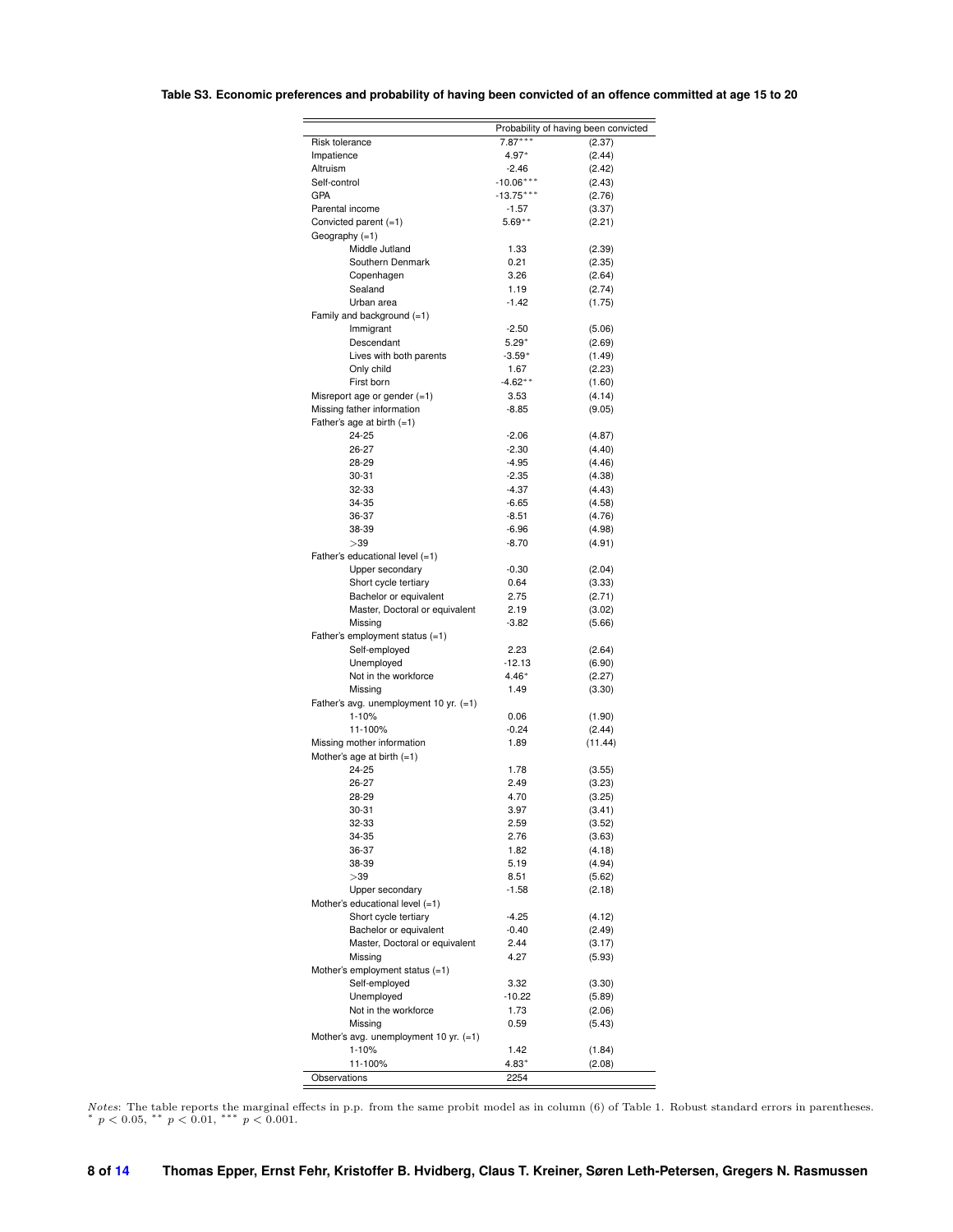<span id="page-8-0"></span>

|                            | Probability of having been convicted |        |           |            |            |  |
|----------------------------|--------------------------------------|--------|-----------|------------|------------|--|
|                            | (1)                                  | (2)    | (3)       | (4)        | (5)        |  |
| Present bias               | 2.0                                  |        |           | 0.8        | $-3.5$     |  |
|                            | (2.4)                                |        |           | (2.3)      | (2.7)      |  |
| Aheadness aversion         |                                      | $-1.8$ |           | $-1.8$     | $-2.3$     |  |
|                            |                                      | (2.4)  |           | (2.3)      | (2.6)      |  |
|                            |                                      |        |           |            |            |  |
| <b>Behindness aversion</b> |                                      |        | $10.9***$ | 1.4        | 3.0        |  |
|                            |                                      |        | (2.5)     | (2.7)      | (2.7)      |  |
| <b>Risk tolerance</b>      |                                      |        |           | $7.9***$   | $7.9***$   |  |
|                            |                                      |        |           |            |            |  |
|                            |                                      |        |           | (2.4)      | (2.4)      |  |
| Impatience                 |                                      |        |           | $4.9*$     | $6.2*$     |  |
|                            |                                      |        |           | (2.4)      | (2.7)      |  |
|                            |                                      |        |           |            |            |  |
| Self-control               |                                      |        |           | $-10.0***$ | $-10.3***$ |  |
|                            |                                      |        |           | (2.4)      | (2.4)      |  |
| <b>GPA</b>                 |                                      |        |           | $-13.9***$ | $-13.4***$ |  |
|                            |                                      |        |           | (2.8)      | (2.8)      |  |
|                            |                                      |        |           |            |            |  |
| Parental income            |                                      |        |           | $-1.5$     | $-2.1$     |  |
|                            |                                      |        |           | (3.4)      | (3.4)      |  |
| Convicted parent $(=1)$    |                                      |        |           | $5.7**$    | $5.5*$     |  |
|                            |                                      |        |           | (2.2)      | (2.2)      |  |
| <b>Observations</b>        | 2254                                 | 2254   | 2254      | 2254       | 2254       |  |
| Individual controls        |                                      |        |           | ✓          |            |  |
| Parental controls          |                                      |        |           |            |            |  |
| Structural prefs.          |                                      |        |           |            |            |  |

Notes: The table reports the marginal effects in p.p. from estimated probit models. Present bias, Behindness aversion, Aheadness aversion,<br>Risk tolerance, Impatience, Self-control, GPA, and Parental income are all within c child indicator, a first born indicator and an indicator for misreported age or gender in survey. Parental controls include educational level, age at child's birth, employment status and unemployment history. *Structural*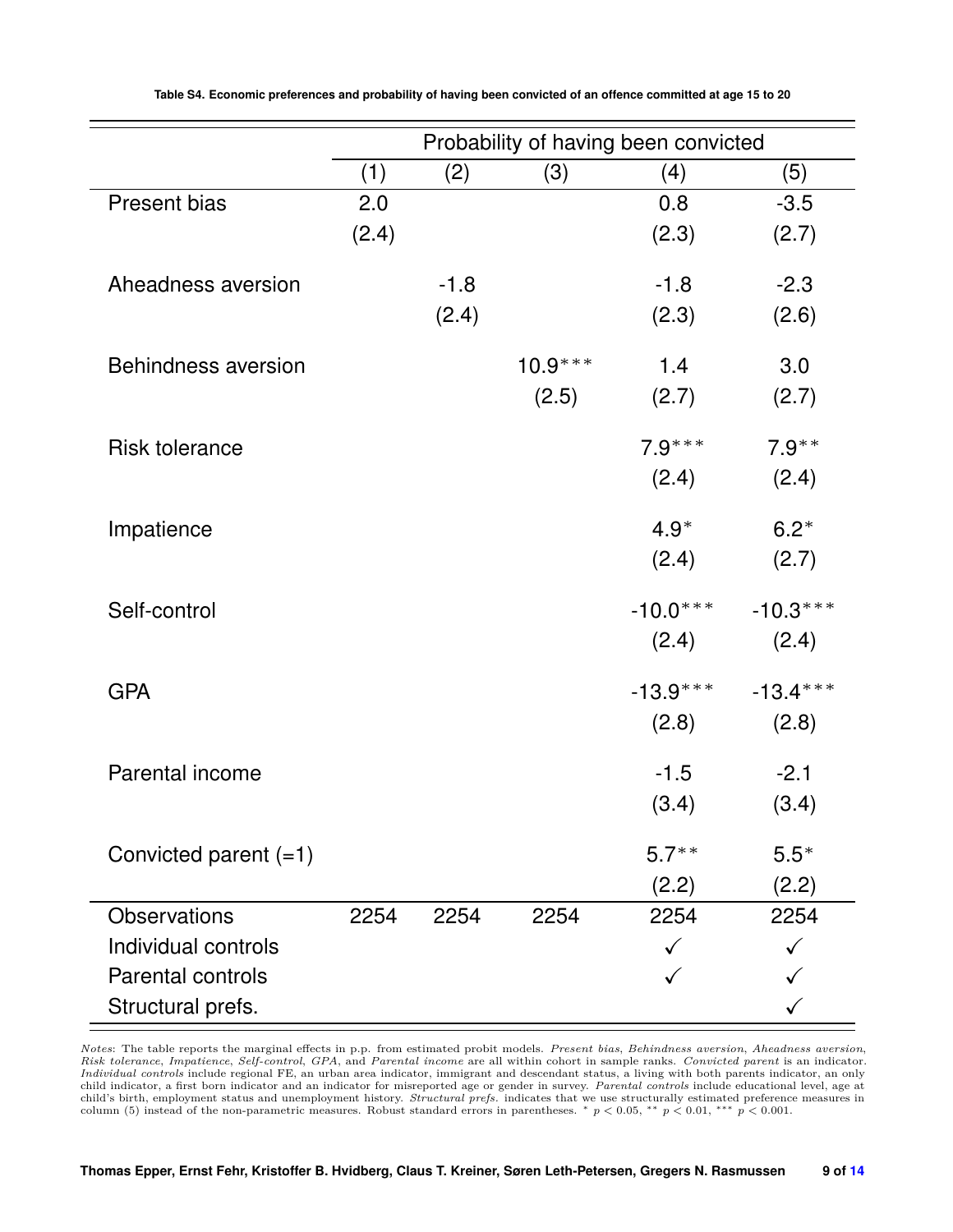<span id="page-9-0"></span>

|                         | <b>Baseline</b> | Math GPA     | <b>LPM</b>   | Bias-adjusted | z-scores     | Weighted     | Incl. women | All information |
|-------------------------|-----------------|--------------|--------------|---------------|--------------|--------------|-------------|-----------------|
|                         | (1)             | (2)          | (3)          | (4)           | (5)          | (6)          | (7)         | (8)             |
| Risk tolerance          | $7.9***$        | $7.9***$     | $8.1***$     | 7.3           | $2.3***$     | $9.1***$     | $4.7***$    | $6.8***$        |
|                         | (2.4)           | (2.4)        | (2.5)        |               | (0.7)        | (3.0)        | (1.4)       | (2.5)           |
| Impatience              | $5.0*$          | $5.1*$       | $4.7*$       | 3.7           | $1.6*$       | $7.0*$       | $5.4***$    | 4.5             |
|                         | (2.4)           | (2.4)        | (2.4)        |               | (0.7)        | (3.0)        | (1.5)       | (2.5)           |
| Altruism                | $-2.5$          | $-2.3$       | $-2.4$       | $-0.1$        | $-0.9$       | $-1.0$       | 0.2         | $-2.8$          |
|                         | (2.4)           | (2.4)        | (2.5)        |               | (0.7)        | (3.0)        | (1.4)       | (2.5)           |
| Self-control            | $-10.1***$      | $-9.9***$    | $-10.2***$   | $-8.5$        | $-2.9***$    | $-11.3***$   | $-7.0***$   | $-8.0**$        |
|                         | (2.4)           | (2.5)        | (2.6)        |               | (0.6)        | (3.1)        | (1.4)       | (2.6)           |
| <b>GPA</b>              | $-13.7***$      | $-12.5***$   | $-13.1***$   | $-8.0$        | $-3.8***$    | $-17.2***$   | $-12.2***$  | $-12.0***$      |
|                         | (2.8)           | (2.6)        | (2.7)        |               | (0.7)        | (3.7)        | (1.6)       | (2.9)           |
| Parental income         | $-1.6$          | $-1.7$       | $-2.3$       | 6.9           | $-0.5$       | $-3.5$       | 0.0         | $-1.5$          |
|                         | (3.4)           | (3.4)        | (3.5)        |               | (0.5)        | (4.0)        | (1.9)       | (3.6)           |
| Convicted parent $(=1)$ | $5.7***$        | $5.6*$       | $7.8*$       | 6.4           | $5.5*$       | $7.2***$     | $3.4***$    | $5.0*$          |
|                         | (2.2)           | (2.2)        | (3.1)        |               | (2.2)        | (2.7)        | (1.2)       | (2.3)           |
| Observations            | 2254            | 2254         | 2254         | 2254          | 2254         | 2254         | 4503        | 2011            |
| Individual controls     | $\checkmark$    | $\checkmark$ | $\checkmark$ | $\checkmark$  | $\checkmark$ | $\checkmark$ | ✓           | $\checkmark$    |
| Parental controls       | ✓               | ✓            | ✓            | ✓             | ✓            | $\checkmark$ | ✓           | ✓               |

**Table S5. Economic preferences and probability of having been convicted of an offence committed at age 15 to 20**

*Notes*: Column (1) is the baseline result from column (6) of Table 1 in the main text. Column (2) uses GPA only for math. Column (3) shows OLS estimates in p.p. from a linear probability model. Column (4) shows biased-adjusted OLS estimates using the Oster bounding approach [\(9\)](#page-13-9) with  $\delta = 1$  and  $\overline{\Pi} = 1.3$ . Column (5) uses z-scores for the explanatory variables instead of ranks. Column (6) weighs the observations with the inverse probability of being in the sample using all explanatory variables that are also available for non-participants. Column (7) includes women born in 1999. Column (8) excludes participants for whom we do not observe all information in the administrative data, most importantly GPA and parental information. *Risk tolerance*, *Impatience*, *Altruism*, *Self-control*, *GPA*, and *Parental income* are all within cohort in sample ranks. Convicted parent is an indicator. Controls include regional FE, ranks. *Convicted parent* is an indicator. *Controls* include regional FE, an urban area indicator, immigrant and descendant status, a living with<br>both parents indicator, an only child indicator, a first born indicator, a  $p < 0.01,$  \*\*\*  $p < 0.001$ .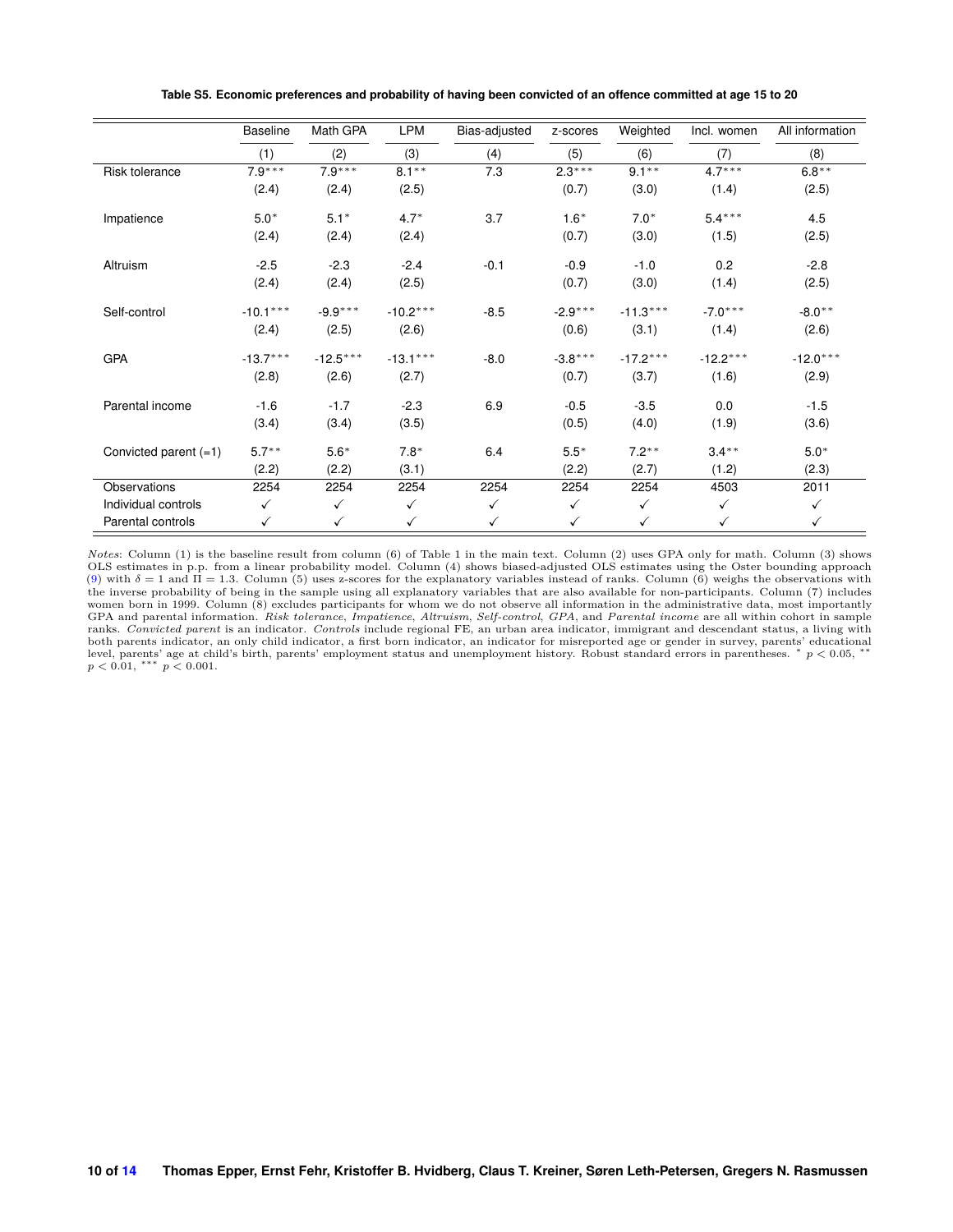<span id="page-10-0"></span>

|                  |       | Low stakes |       | High stakes |                |                |       |
|------------------|-------|------------|-------|-------------|----------------|----------------|-------|
| <b>Situation</b> | $x_1$ | $x_2$      | $x_1$ | $x_2$       | $t_{1}$        | $t_2$          | Rate  |
| 1                | 250   | 251        | 7500  | 7530        | $\overline{0}$ | $\overline{2}$ | 0.024 |
| $\overline{2}$   | 250   | 256        | 7500  | 7680        | $\overline{0}$ | $\overline{2}$ | 0.153 |
| 3                | 250   | 261        | 7500  | 7830        | 0              | 2              | 0.295 |
| $\overline{4}$   | 250   | 266        | 7500  | 7980        | 0              | $\overline{2}$ | 0.451 |
| 5                | 250   | 271        | 7500  | 8130        | 0              | $\overline{2}$ | 0.622 |
| 6                | 250   | 276        | 7500  | 8280        | 0              | $\overline{2}$ | 0.811 |
| 7                | 250   | 281        | 7500  | 8430        | 0              | $\overline{2}$ | 1.016 |
| 8                | 250   | 286        | 7500  | 8580        | $\overline{0}$ | $\overline{2}$ | 1.242 |
| 9                | 250   | 251        | 7500  | 7530        | $\overline{2}$ | 4              | 0.024 |
| 10               | 250   | 256        | 7500  | 7680        | 2              | 4              | 0.153 |
| 11               | 250   | 261        | 7500  | 7830        | $\overline{2}$ | 4              | 0.295 |
| 12               | 250   | 266        | 7500  | 7980        | $\overline{2}$ | 4              | 0.451 |
| 13               | 250   | 271        | 7500  | 8130        | $\overline{2}$ | 4              | 0.622 |
| 14               | 250   | 276        | 7500  | 8280        | 2              | 4              | 0.811 |
| 15               | 250   | 281        | 7500  | 8430        | $\overline{2}$ | 4              | 1.016 |
| 16               | 250   | 286        | 7500  | 8580        | 2              | 4              | 1.242 |

*Notes*:  $x_1$  is the amount the participant can get paid out sooner and  $x_2$  is the amount the participant can get paid out later. They differ by whether the participant was assigned to the low or high stake treatment.  $t_1$  indicates the sooner payout time (either within 24 hours (0) or in 2 months) while  $t_2$  indicates the later payout time (either in 2 months o confounds by payments at different weekdays. Rate is the annualized interest rate the participant gets on the amount saved for two months. For instance, in Situation 1, Rate=0.024 refers to a yearly interest rate of 2.4%. Panel (a) of Figure 1 in the main text illustrates situation 10 with low stakes.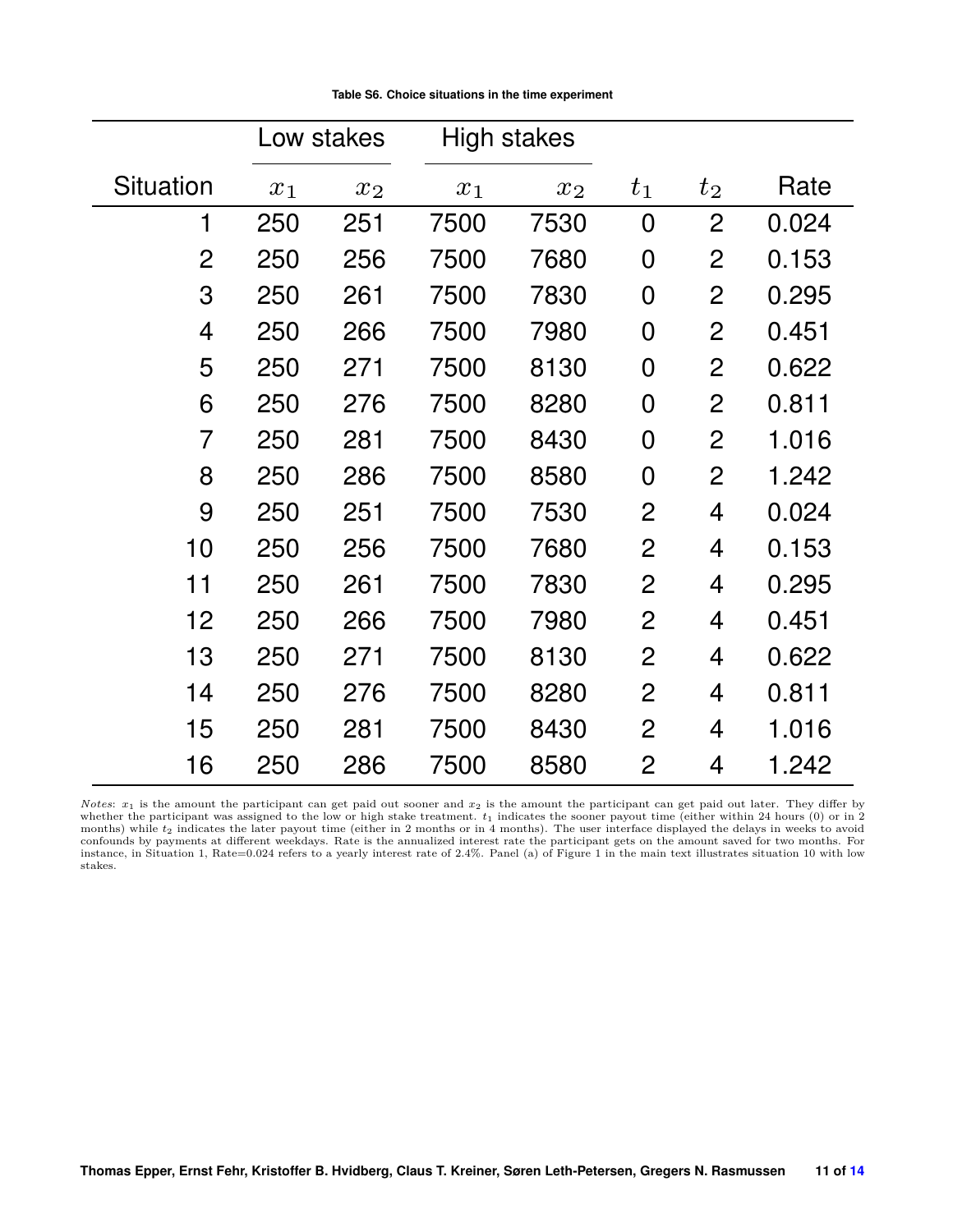| Situation | DKK | $\boldsymbol{p}$ | Good | Bad  |
|-----------|-----|------------------|------|------|
| 1         | 250 | 0.5              | 1.21 | 0.81 |
| 2         | 250 | 0.2              | 1.41 | 0.91 |
| 3         | 250 | 0.8              | 1.11 | 0.61 |
| 4         | 250 | 0.5              | 1.31 | 0.71 |
| 5         | 250 | 0.2              | 1.61 | 0.86 |
| 6         | 250 | $0.8\,$          | 1.16 | 0.41 |
| 7         | 250 | 0.5              | 1.35 | 0.75 |
| 8         | 250 | 0.2              | 1.65 | 0.90 |
| 9         | 250 | 0.8              | 1.20 | 0.45 |
| 10        | 250 | 0.6              | 1.50 | 0.40 |
| 11        | 250 | 0.4              | 1.72 | 0.62 |
| 12        | 250 | 0.6              | 1.45 | 0.35 |
| 13        | 250 | 0.4              | 1.67 | 0.57 |
| 14        | 250 | 0.5              | 1.51 | 0.50 |
| 15        | 250 | 0.5              | 1.61 | 0.60 |

**Table S7. Choice situations in the risk experiment**

*Notes: DKK* is the amount the participant can keep or invest in the lottery. p is the probability that the lottery will give the good state. Good is the multiplier of the investment in the bad state. Good is the multiplie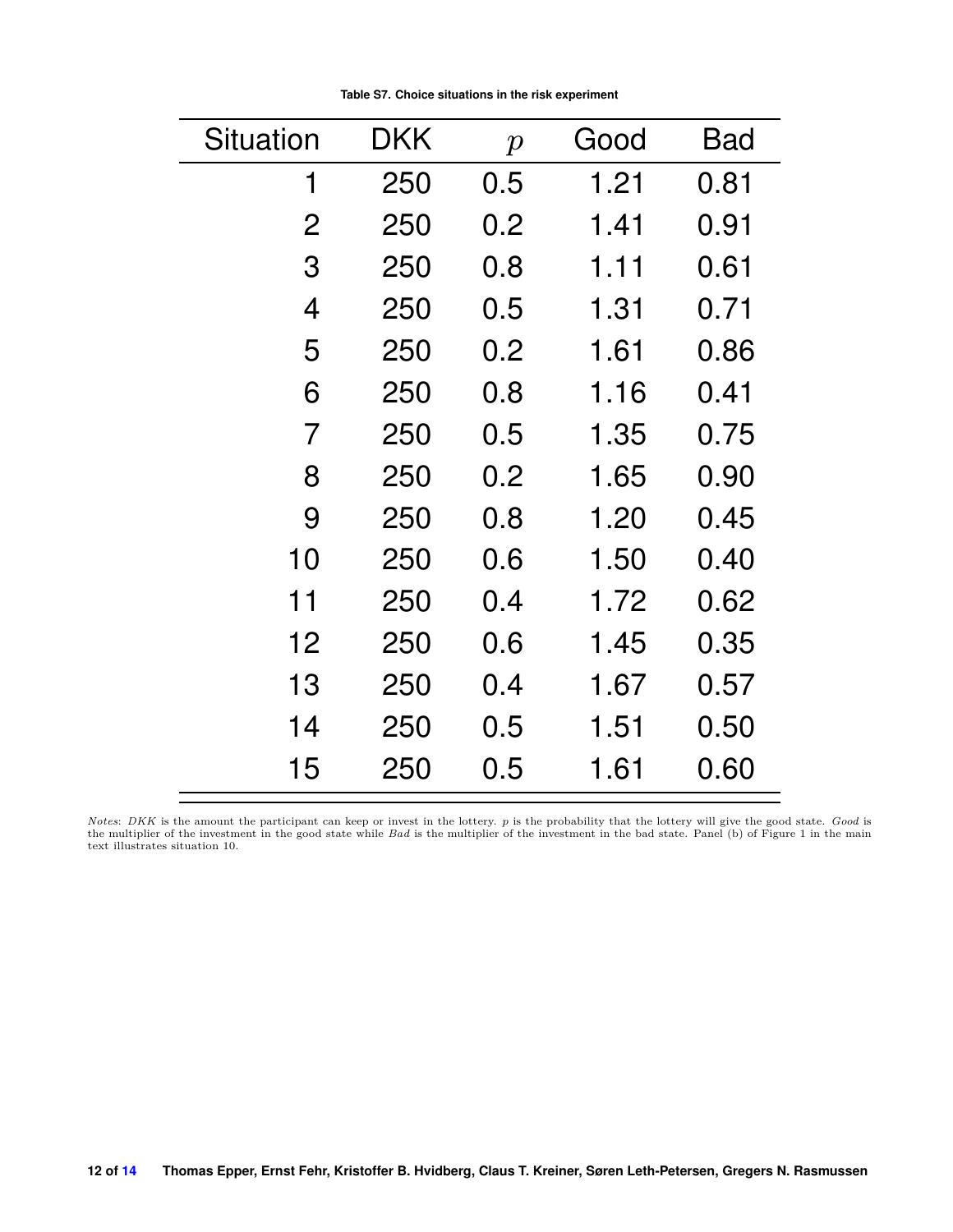**Table S8. Choice situations in the social experiment**

<span id="page-12-0"></span>

| Situation      | $own_1$ | $other_1$ | own <sub>2</sub> | $other_2$ | Cost of giving |
|----------------|---------|-----------|------------------|-----------|----------------|
| 1              | 262.5   | 137.5     | 112.5            | 237.5     | 1.500          |
| $\overline{2}$ | 250.0   | 125.0     | 125.0            | 250.0     | 1.000          |
| 3              | 237.5   | 112.5     | 137.5            | 262.5     | 0.667          |
| 4              | 225.0   | 112.5     | 150.0            | 262.5     | 0.500          |
| 5              | 212.5   | 112.5     | 162.5            | 262.5     | 0.333          |
| 6              | 212.5   | 100.0     | 162.5            | 275.0     | 0.286          |
| $\overline{7}$ | 200.0   | 100.0     | 175.0            | 275.0     | 0.143          |
| 8              | 187.5   | 100.0     | 187.5            | 275.0     | $-0.000$       |
| 9              | 175.0   | 100.0     | 200.0            | 275.0     | $-0.143$       |
| 10             | 175.0   | 112.5     | 200.0            | 262.5     | $-0.167$       |
| 11             | 162.5   | 100.0     | 212.5            | 275.0     | $-0.286$       |
| 12             | 162.5   | 112.5     | 212.5            | 262.5     | $-0.333$       |
| 13             | 187.5   | 187.5     | 200.0            | 250.0     | $-0.200$       |
| 14             | 212.5   | 112.5     | 187.5            | 187.5     | 0.333          |
| 15             | 187.5   | 187.5     | 212.5            | 262.5     | $-0.333$       |
| 16             | 250.0   | 125.0     | 187.5            | 187.5     | 1.000          |
| 17             | 187.5   | 187.5     | 225.0            | 275.0     | $-0.429$       |
| 18             | 262.5   | 162.5     | 187.5            | 187.5     | 3.000          |
| 19             | 187.5   | 187.5     | 192.5            | 292.5     | $-0.048$       |
| 20             | 192.5   | 92.5      | 187.5            | 187.5     | 0.053          |

*Notes*:  $own_1$  is the amount the participant gets if he/she gives the smallest possible amount to the other person. *other*<sub>1</sub> is the smallest possible amount to give.  $own_2$  is the amount the participant gets if he/she gives the largest possible amount to the other person. *other*<sub>2</sub> is the largest possible amount to give. Thus, for a given choice situation (*other*<sub>1</sub>,